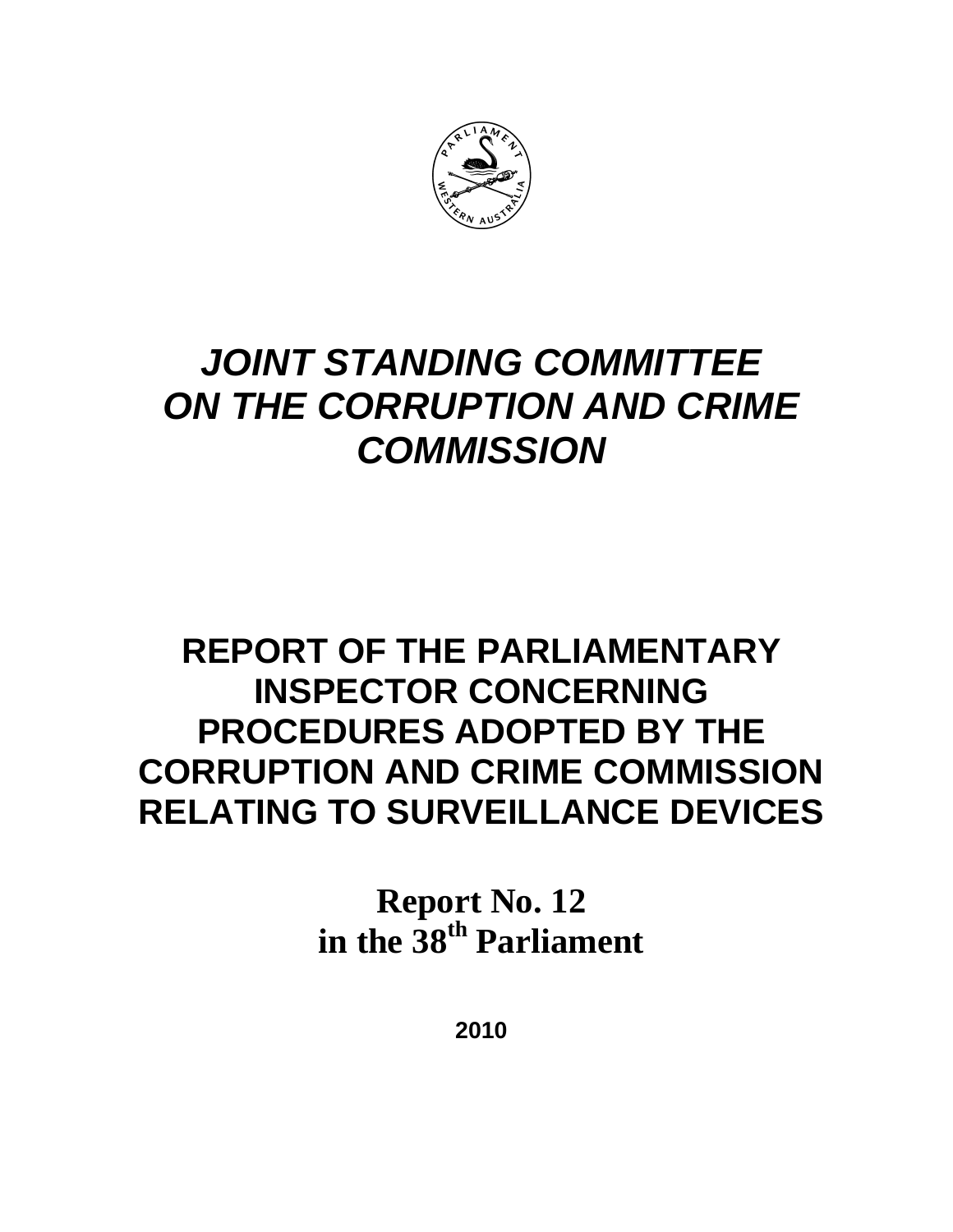**Published by the Legislative Assembly, Parliament of Western Australia, Perth, November 2010.** 



Joint Standing Committee on the Corruption and Crime Commission

Report of the Parliamentary Inspector concerning Procedures Adopted by the Corruption and Crime Commission relating to Surveillance Devices

ISBN: 978-1-921865-05-3

(Series: Western Australia. Parliament. Legislative Assembly. Committees. Joint Standing Committee on the Corruption and Crime Commission. Report 12)

328.365

99-0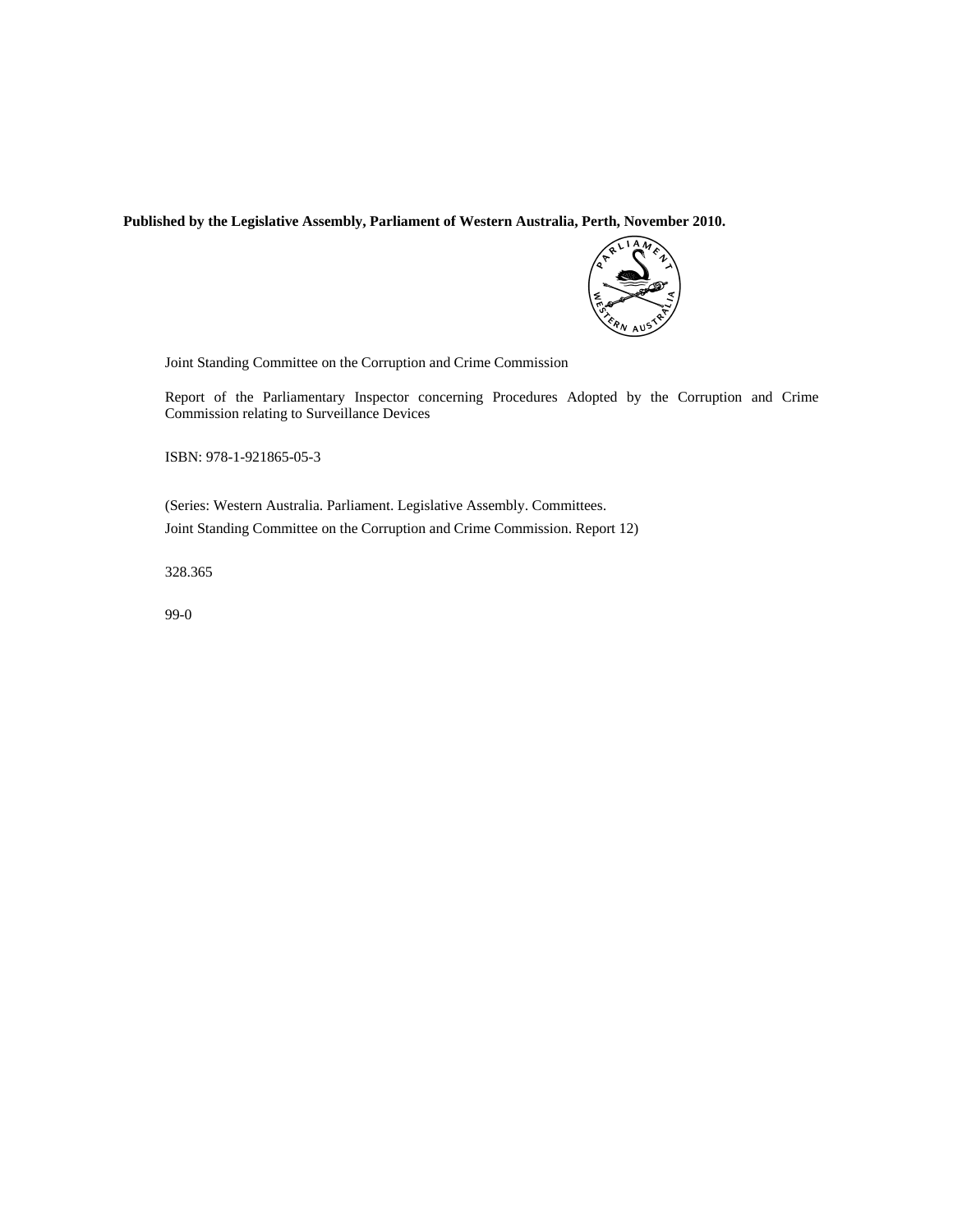# *JOINT STANDING COMMITTEE ON THE CORRUPTION AND CRIME COMMISSION*

# **REPORT OF THE PARLIAMENTARY INSPECTOR CONCERNING PROCEDURES ADOPTED BY THE CORRUPTION AND CRIME COMMISSION RELATING TO SURVEILLANCE DEVICES**

# **Report No. 12**

Presented by: **Hon Nick Goiran, MLC and John Hyde, MLA**  Laid on the Table of the Legislative Council and Legislative Assembly on 18 November 2010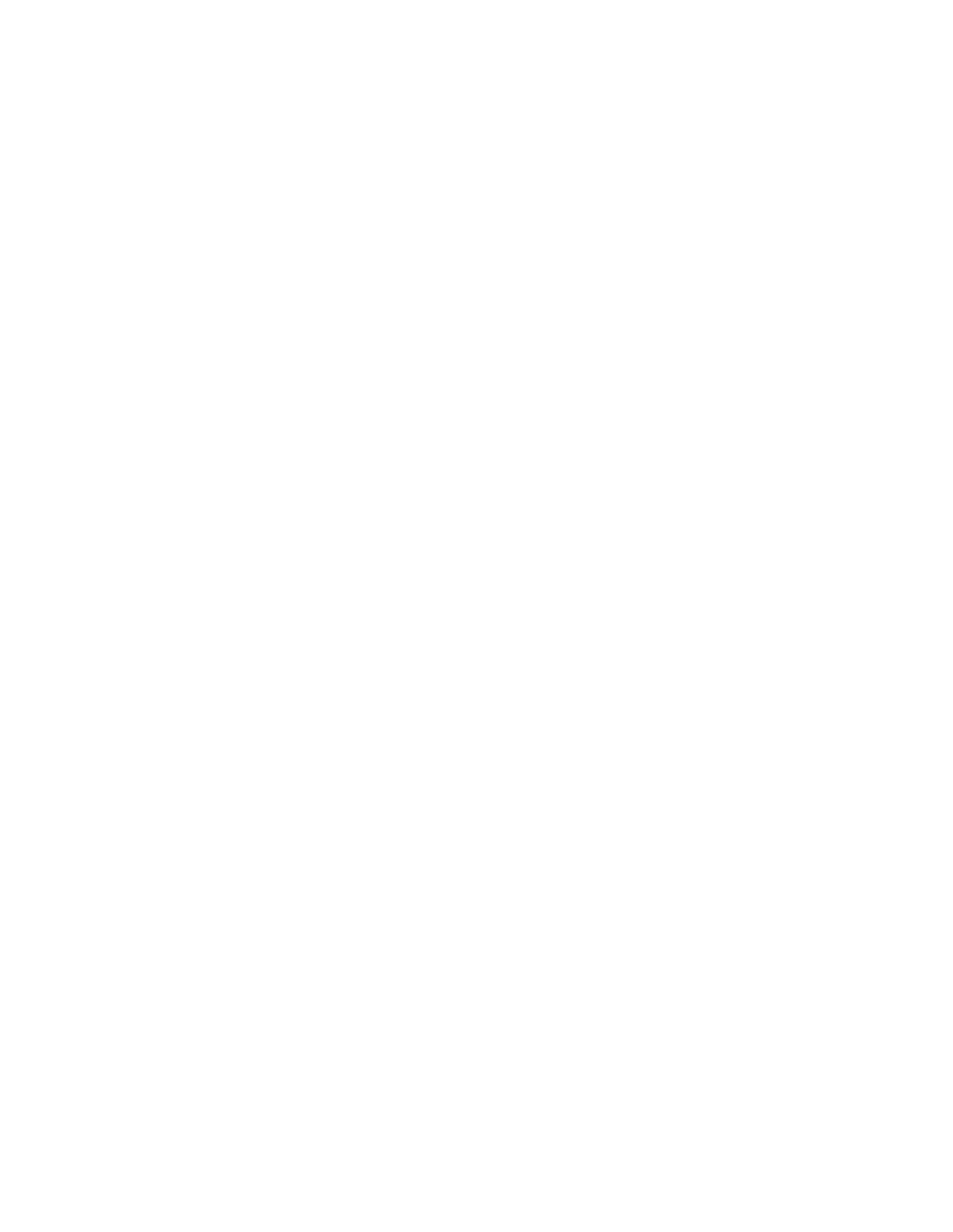## **COMMITTEE MEMBERS**

**Chairman Chairman Hon Nick Goiran, BCom, LLB, MLC** Member for the South Metropolitan Region **Deputy Chairman** John Hyde, BA, DipEd, JP, MLA Member for Perth **Members Frank Alban, MLA** Member for Swan Hills

> Hon Matt Benson-Lidholm, BA, DipEd, JP, MLC Member for Agricultural Region

### **COMMITTEE STAFF**

**Principal Research Officer** Scott Nalder, BJuris (Hons), LLB, BCL (Oxon)

**Research Officer Michael Burton, BEc, BA (Hons)** 

## **COMMITTEE ADDRESS**

Joint Standing Committee on the Corruption and Crime Commission Legislative Assembly Tel: (08) 9222 7494 Parliament House Fax: (08) 9222 7804 Harvest Terrace Email: jscccc@parliament.wa.gov.au PERTH WA 6000 Website: www.parliament.wa.gov.au/jscccc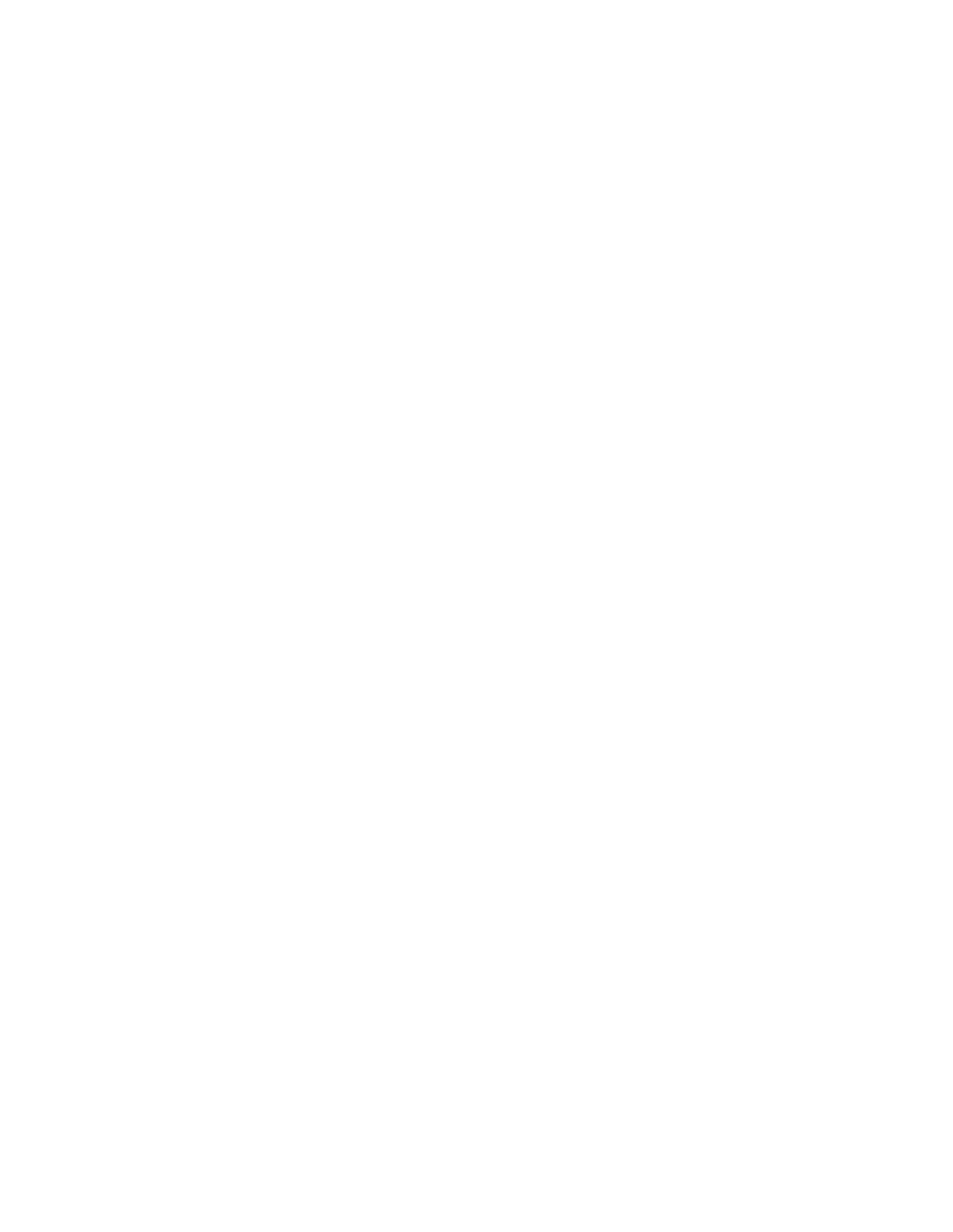#### JOINT STANDING COMMITTEE ON THE CORRUPTION AND CRIME COMMISSION

# **TABLE OF CONTENTS**

| 1.1                                                                                                                                                                                 |
|-------------------------------------------------------------------------------------------------------------------------------------------------------------------------------------|
| 1.2                                                                                                                                                                                 |
|                                                                                                                                                                                     |
| Report Concerning Procedures Adopted by the Corruption and Crime Commission relating to Surveillance<br>Devices                                                                     |
|                                                                                                                                                                                     |
| Representations of the Corruption and Crime Commission on the Draft Report Concerning Procedures<br>Adopted by the Corruption and Crime Commission Relating to Surveillance Devices |
|                                                                                                                                                                                     |
| Transcript of Evidence taken before the Joint Standing Committee on the Corruption and Crime Commission<br>in Perth on Monday 11 October 2010                                       |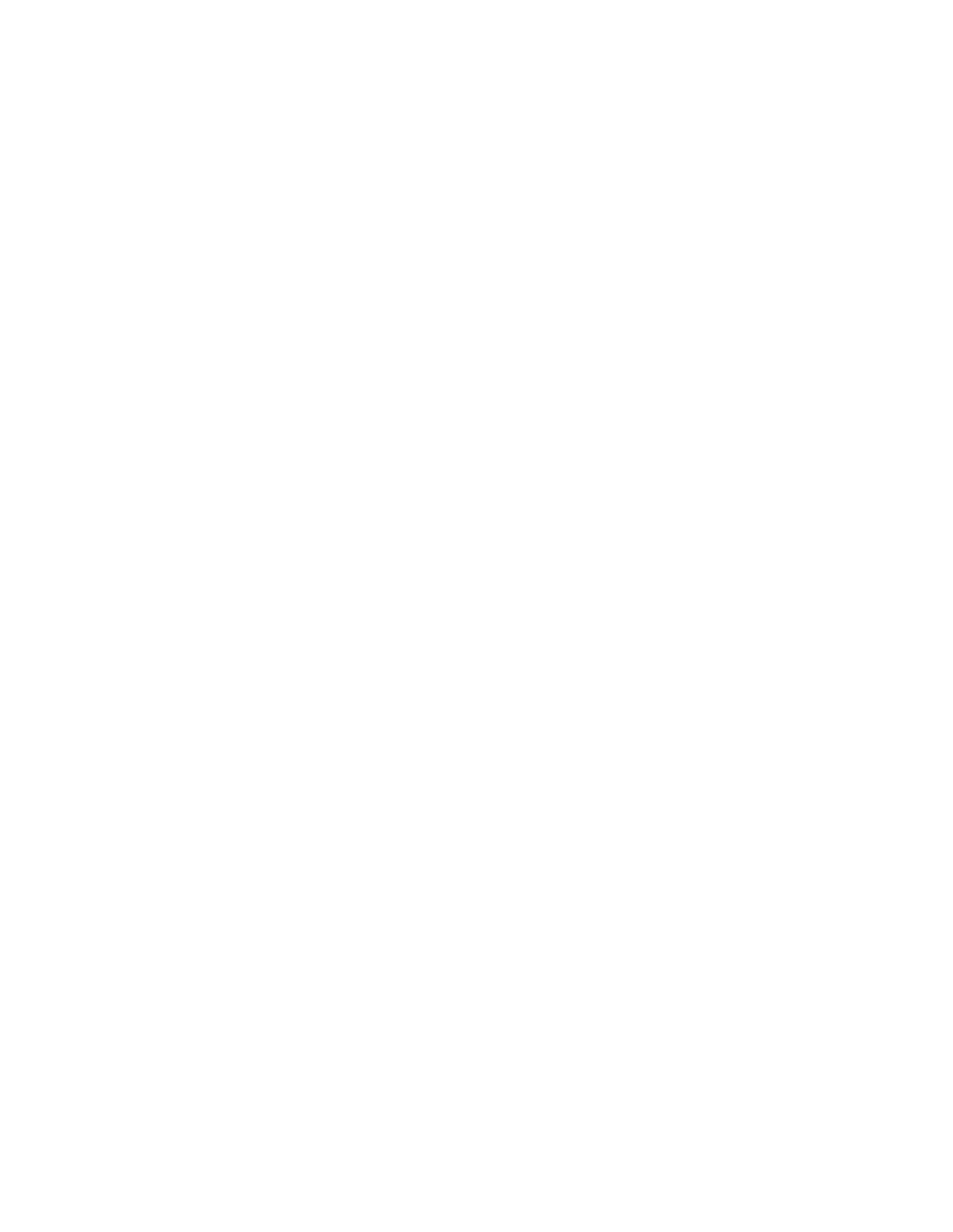## **COMMITTEE'S FUNCTIONS AND POWERS**

On 25 November 2008 the Legislative Council concurred with a resolution of the Legislative Assembly to establish the Joint Standing Committee on the Corruption and Crime Commission.

The Joint Standing Committee's functions and powers are defined in the Legislative Assembly's Standing Orders 289-293 and other Assembly Standing Orders relating to standing and select committees, as far as they can be applied. Certain standing orders of the Legislative Council also apply.

It is the function of the Joint Standing Committee to -

- (a) monitor and report to Parliament on the exercise of the functions of the Corruption and Crime Commission and the Parliamentary Inspector of the Corruption and Crime Commission;
- (b) inquire into, and report to Parliament on the means by which corruption prevention practices may be enhanced within the public sector; and
- (c) carry out any other functions conferred on the Committee under the *Corruption and Crime Commission Act 2003*.

The Committee consists of four members, two from the Legislative Assembly and two from the Legislative Council.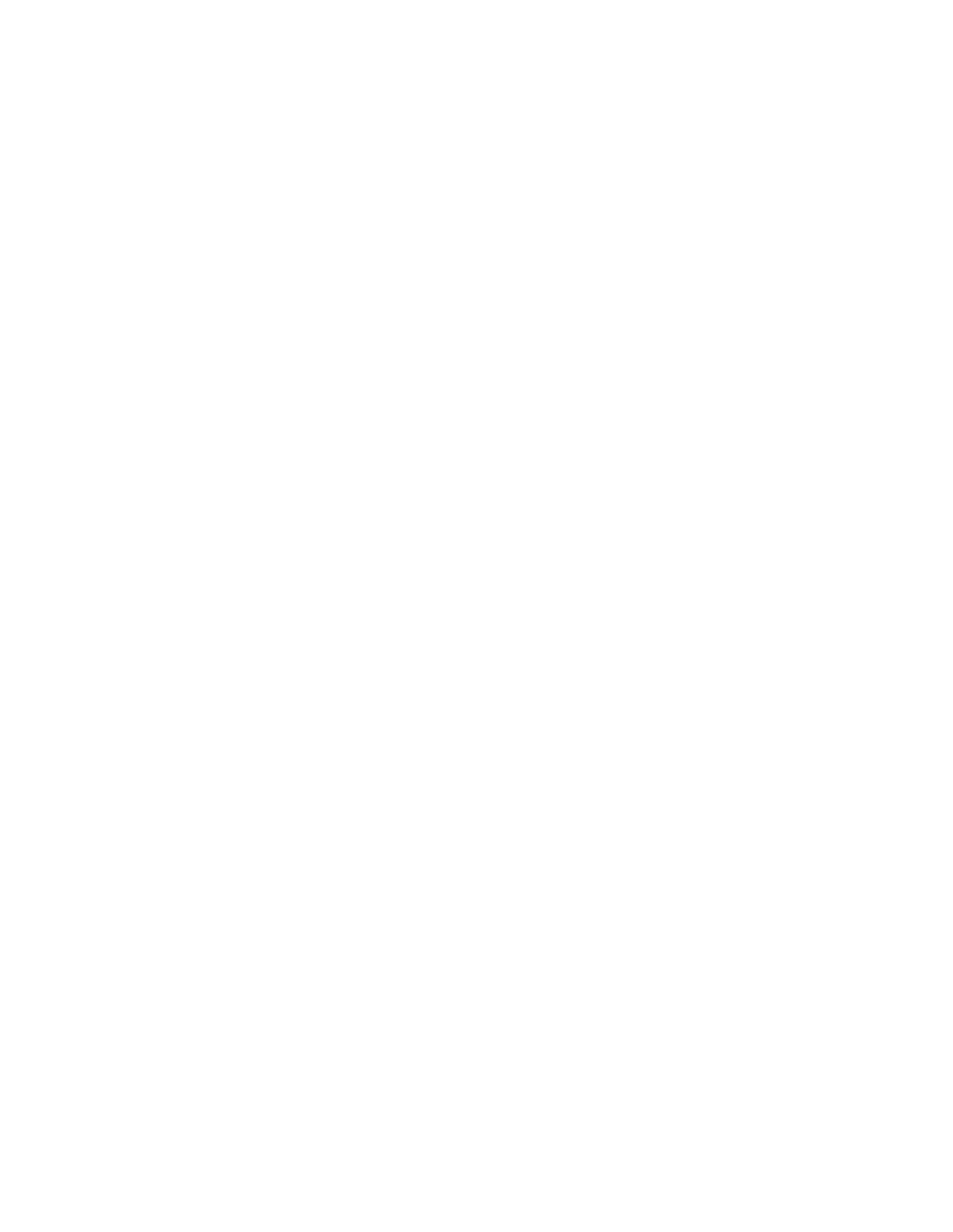## **CHAIRMAN'S FOREWORD**

The Parliamentary Inspector has tabled a report with the Committee recommending that the *Surveillance Devices Act 1998* be amended to afford persons a statutory right to apply to the Supreme Court to obtain confirmation that a surveillance device, installed in their homes by the Corruption and Crime Commission (CCC), has been removed but that such a statutory right be confined to circumstances where it has been "acknowledged" that:

- a surveillance device has been installed by the CCC; and
- the CCC's investigation has come to an end.

It is clear that such an amendment would not be without consequence. At the heart of the issue is a need to balance the privacy concerns of the citizens of Western Australia with the fact that any move to require greater disclosure by the CCC might compromise future investigations undertaken by the CCC.

Ultimately, the Committee has decided not to express a view on the merits of the Parliamentary Inspector's proposed amendment, or the CCC's response. Instead the Committee has resolved to table, as appendices to this report, the following documents:

- the Parliamentary Inspector's report;
- the CCC's response; and
- the transcript of the closed hearing of the Committee with the Parliamentary Inspector in which his report was considered and his proposed amendment debated.

By this process the Committee seeks to put all relevant information before Parliament to enable an informed discussion on the Parliamentary Inspector's report and proposed amendment.

HON NICK GOIRAN, MLC **CHAIRMAN**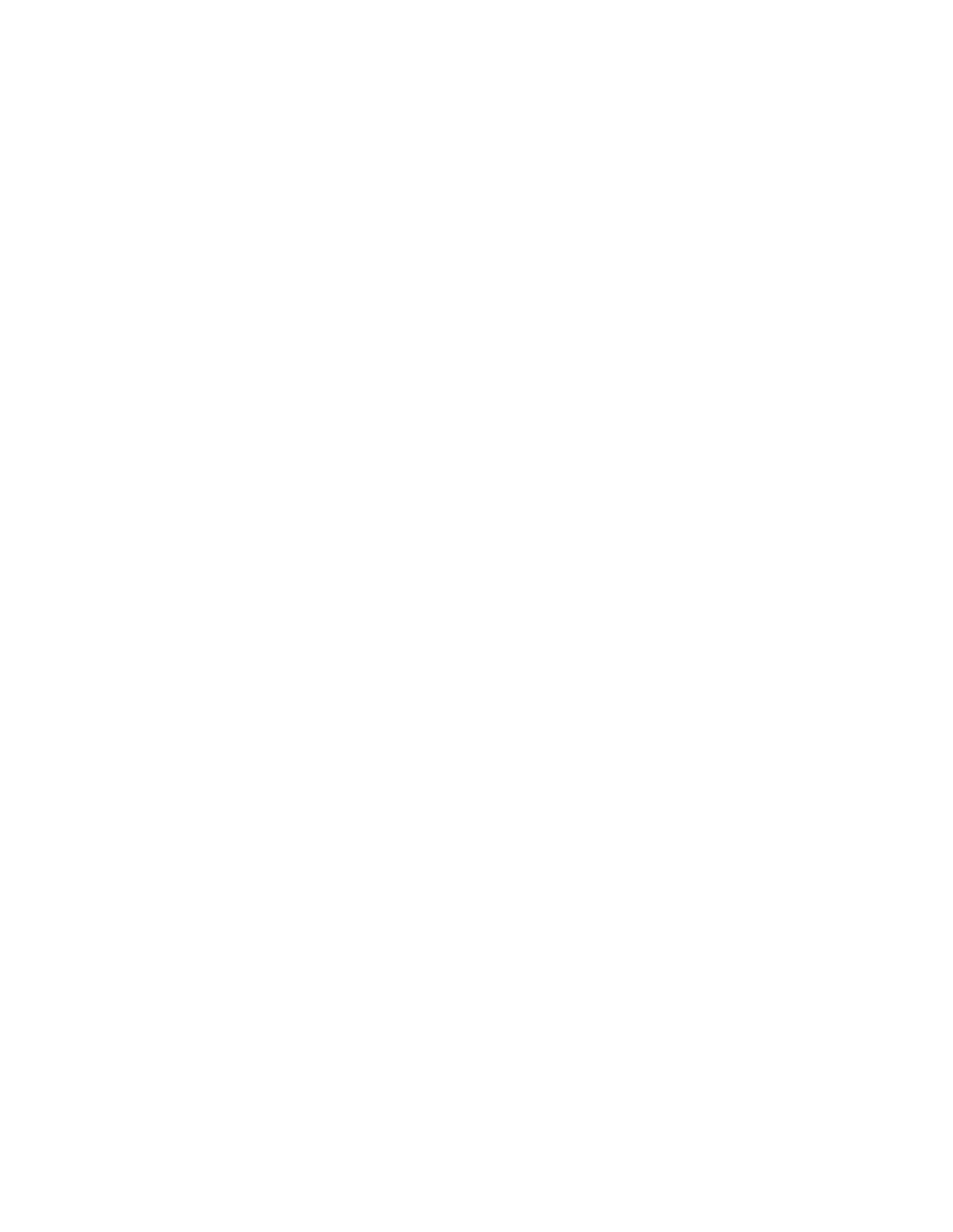### **CHAPTER 1 PARLIAMENTARY INSPECTOR'S REPORT**

### **1.1 Tabling of Parliamentary Inspector's report with the Committee**

The Corruption and Crime Commission (CCC) can apply to a judge for a warrant to record, monitor and listen to private conversations by way of the use of a surveillance device.<sup>1</sup>

On 15 September 2010 the Parliamentary Inspector of the Corruption and Crime Commission, the Honourable Chris Steytler QC, tabled a report with the Committee entitled *Report Concerning Procedures Adopted by the Corruption and Crime Commission relating to Surveillance Devices*. 2

This report was prompted by an inquiry by the Parliamentary Inspector into the procedures adopted by the CCC in making use of surveillance devices. The Parliamentary Inspector initiated this inquiry after a person who was previously under investigation by the CCC complained on commercial television that the CCC would not disclose whether or not surveillance devices remained in place in or around that person's home.

The CCC's investigation concerning that person had ceased. The person then sought confirmation from the CCC that the surveillance device had been removed. The CCC, citing "operational reasons", refused to confirm whether or not the surveillance device had been removed.

The Parliamentary Inspector learned that the CCC has a policy of neither confirming, nor denying the use of surveillance devices and applied this policy in the case of the complainant.

The Parliamentary Inspector believes that the CCC's policy of non-disclosure should not have been inflexibly applied. He was not persuaded by the reasons given by the CCC in support of its refusal to depart, under any circumstances, from its policy.

In support of his position, the Parliamentary Inspector makes the observation that "[t]here can be few investigative techniques more intrusive than the use of surveillance devices in a private home".

l

<sup>1</sup> *Surveillance Devices Act 1998*, s 15(1).

<sup>2</sup> The Parliamentary Inspector can table such a report with the Committee or directly with Parliament. The current Parliamentary Inspector has indicated that his practice will be to table such reports with the Committee, in response to the Committee's preference that he does so. See the Committee's Report No 2 of the 38<sup>th</sup> Parliament, *Report on the Relationship between the Parliamentary Inspector and the Commissioner of the Corruption and Crime Commission,* which was tabled in Parliament on 19 March 2009 for the rationale underlying the Committee's preference.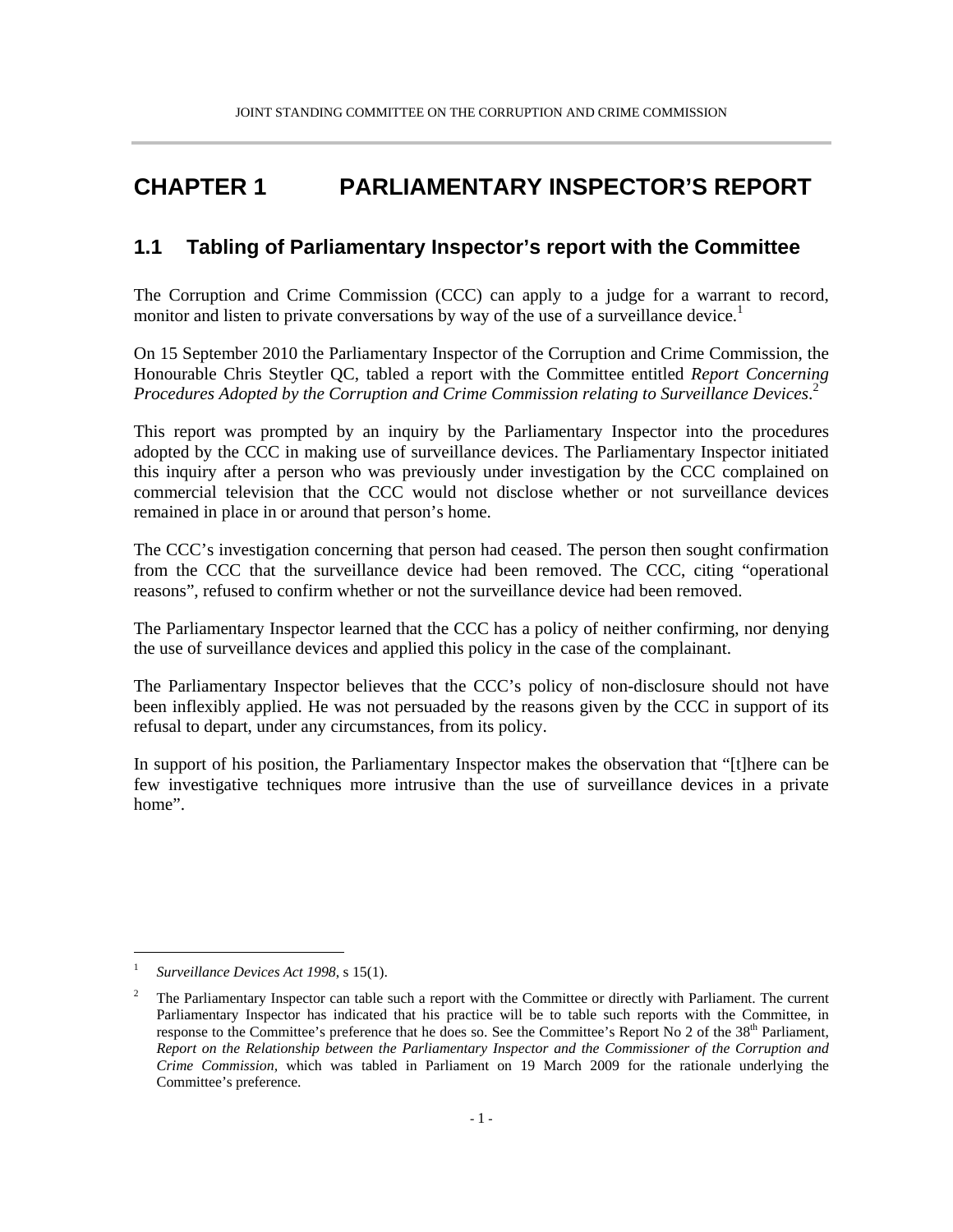#### JOINT STANDING COMMITTEE ON THE CORRUPTION AND CRIME COMMISSION

#### CHAPTER 1

The Parliamentary Inspector does not have the power to direct the CCC to change its policy, or apply its policy in a particular way. The Parliamentary Inspector can, however, make recommendations. In his report the Parliamentary Inspector has recommended that the *Surveillance Devices Act 1998* be amended to afford persons a statutory right to apply to the Supreme Court to obtain confirmation that a surveillance device, installed in their homes by the Corruption and Crime Commission (CCC), has been removed but that such a statutory right should be confined to circumstances where:

- it has been unequivocally acknowledged that a surveillance device has been installed by the CCC; and
- it has been acknowledged that the CCC's investigation has been finalised.

On 11 October 2010 the Committee met with the Parliamentary Inspector to discuss his report. Debate centred on the practicalities of the Parliamentary Inspector's proposed amendment. The Parliamentary Inspector conceded that his proposed amendment may raise potential problems in a limited range of circumstances, but the Parliamentary Inspector was firmly of the view that this did not detract from the importance of the matters his amendment sought to address.

Though it may be well understood by a number of the citizens of Western Australia, it bears mentioning that before obtaining a warrant to use a surveillance device in an investigation, the CCC must satisfy a judge both that an offence has been or may have been, is being or is about to be, or is likely to be, committed, and that the use of a listening device, an optical surveillance device, or a tracking device would be likely to assist an investigation into that offence or suspected offence, or to enable evidence to be obtained of the commission of that offence, or the identity or location of the offender.<sup>3</sup> Plainly, these are not simple requirements. Furthermore, any such warrant will by law be finite in duration and specific in purpose. During the 2009-10 reporting period, the CCC successfully applied for eight warrants to use surveillance devices for the purposes of its various investigations.<sup>4</sup>

Ultimately the Committee has decided not to express a view on the merits of the Parliamentary Inspector's proposal, or the CCC's response. Instead the Committee has resolved to table, as annexures to this report, the following documents:

- the Parliamentary Inspector's report;
- the CCC's response; and
- the transcript of the closed hearing of the Committee with the Parliamentary Inspector in which his report was considered and his proposed amendment debated.

 $\overline{a}$ 

<sup>3</sup> *Surveillance Devices Act 1998*, s 13(1).

<sup>4</sup> Corruption and Crime Commission of Western Australia, *Annual Report 2009 - 2010*, p 39.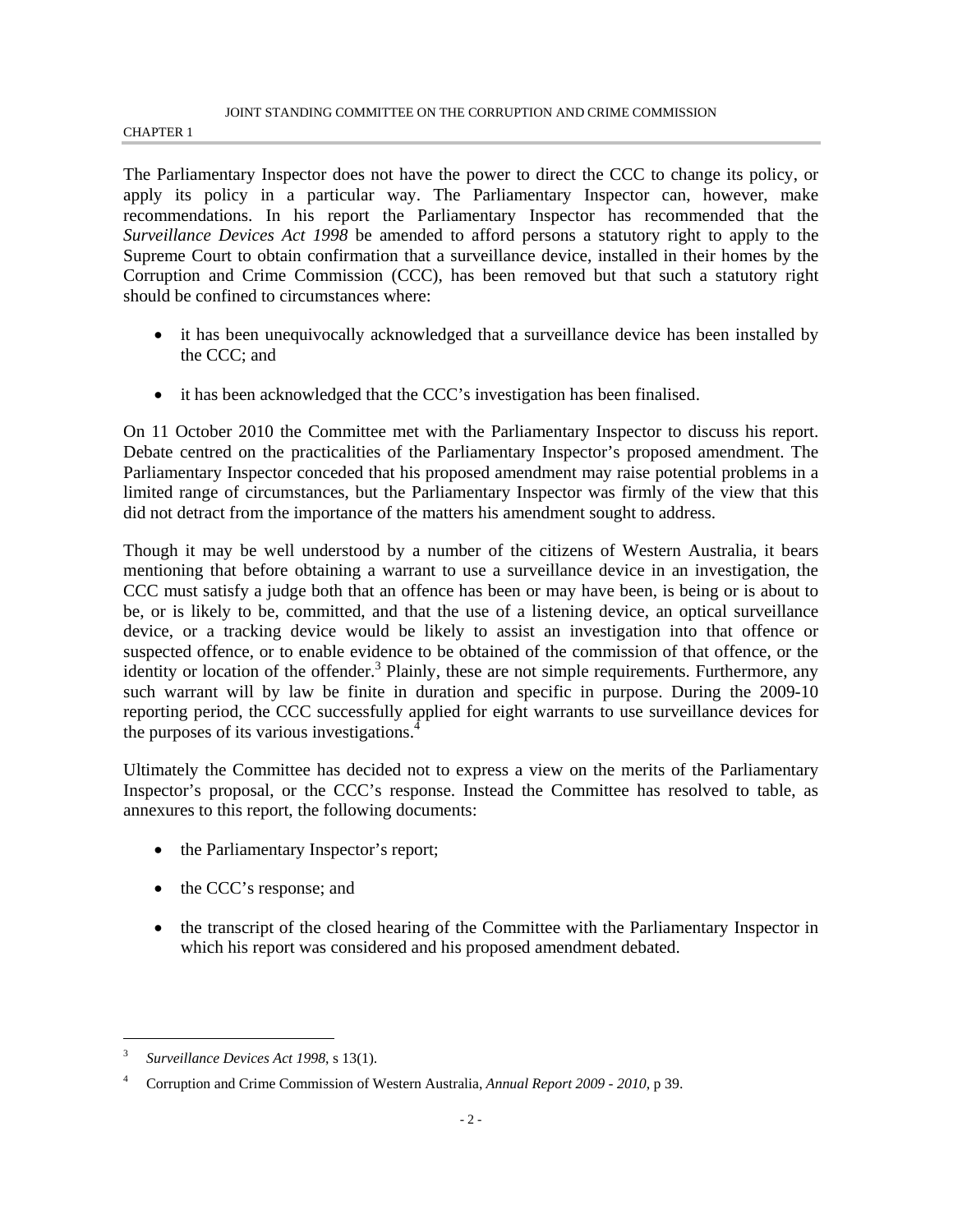CHAPTER 1

### **1.2 Redactions to the Appendices**

After consultation with the Parliamentary Inspector and the CCC, schedules 1-7 of the Parliamentary Inspector's original report have been removed due to operational sensitivity. The redacted version of the Parliamentary Inspector's report appears as Appendix One. Schedule 8 of the Parliamentary Inspector's report, being the CCC's response, has been reproduced as Appendix Two with certain amendments and redactions having been made to exclude operationally sensitive material. The transcript of the closed hearing of the Committee, which appears as Appendix Three, has also been redacted to exclude operationally sensitive material.

HON NICK GOIRAN, MLC CHAIRMAN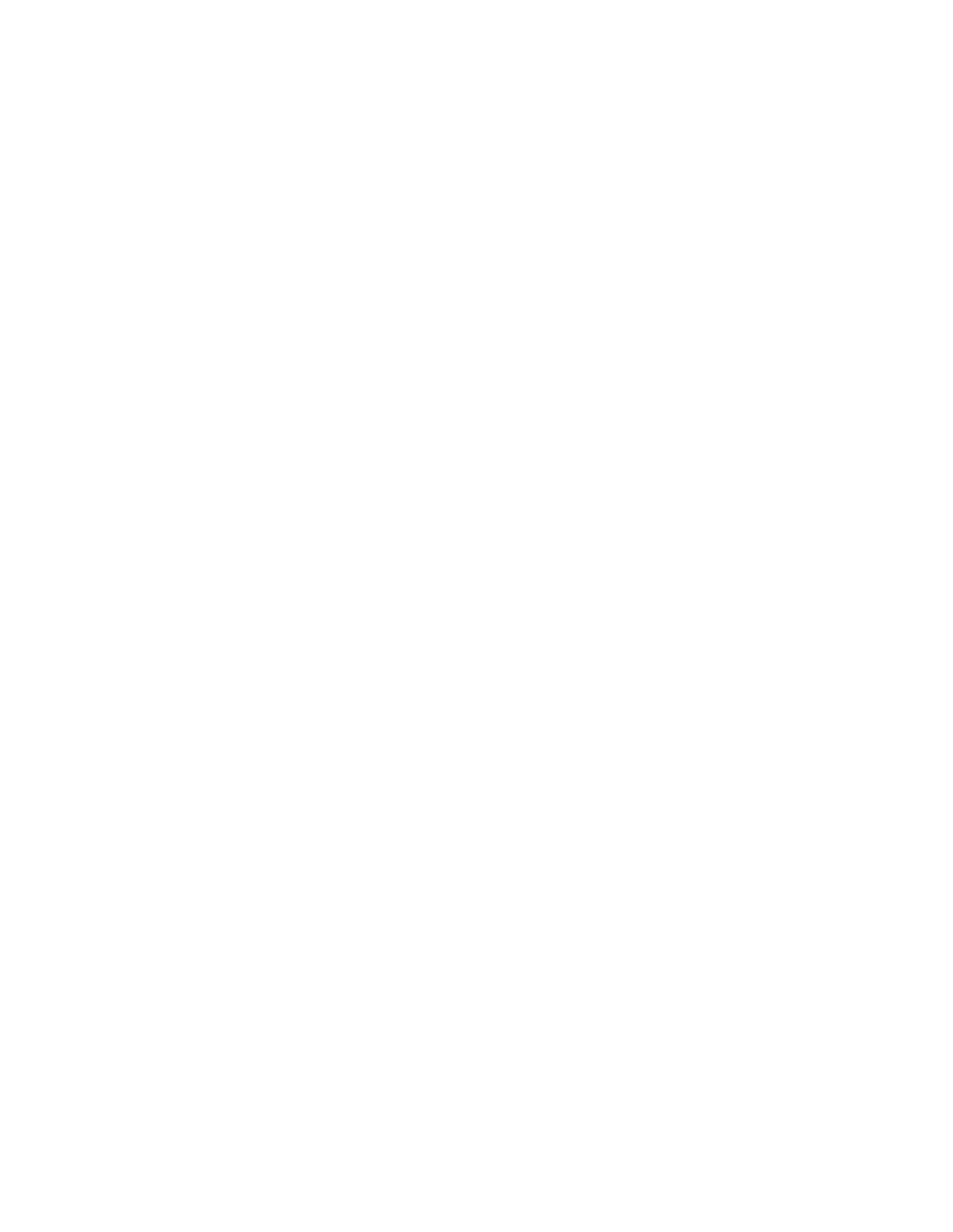### **APPENDIX ONE**

### **REPORT CONCERNING PROCEDURES ADOPTED BY THE CORRUPTION AND CRIME COMMISSION RELATING TO SURVEILLANCE DEVICES**

S 201 of the *Corruption and Crime Commission Act 2003 (WA)* 

15 September 2010

This report concerns an assessment of the effectiveness and appropriateness of procedures adopted by the Corruption and Crime Commission ('CCC'). The assessment is made by me under s 195(1)(c) of the *Corruption and Crime Commission Act 2003 (WA)* ('CCC Act'). It is made on my own initiative, pursuant to s 195(2)(a) of the CCC Act.

#### **The procedures in question**

The procedures in question concern a policy adopted by the CCC in respect of surveillance devices under the terms of the *Surveillance Devices Act 1998 (WA)* ('SD Act'). Pursuant to this policy, the CCC declines to disclose to occupants of homes, in which surveillance devices have been installed by it pursuant to a since expired warrant, whether or not the surveillance devices remain in place. This policy is inflexibly applied in all cases, regardless of the circumstances, including circumstances in which the fact of installation of the devices has become publicly known and the investigation for the purposes of which they were installed is acknowledged to have been finalised.

#### **Circumstances giving rise to the assessment**

For the purpose of an investigation ('Investigation') conducted by it in 2006, the CCC applied for a warrant under the SD Act for the secret placement of optical surveillance and listening devices in the home of the persons identified in Schedule 1 to this report. The warrant was issued by the Supreme Court of Western Australia under s 13(3) of the SD Act. The Court must consequently have been satisfied that there were reasonable grounds for believing that:

- 1. 'an offence has been or may have been, is being or is about to be, or is likely to be, committed';  $(s 13(1)(a))$  and
- 2. 'the use of a listening device [or] ... an optical surveillance device ... would be likely to assist an investigation into that offence or suspected offence, or to enable evidence to be obtained of the commission of that offence, or the identity or location of the offender' (s  $13(1)(b)$ ).

The warrant (a copy of which is contained in Schedule 2 to this report) was in force for periods ending on 17 February 2007. It required that '[w]here practicable the surveillance device should be retrieved or rendered inoperable during the period that the warrant is in force'. For reasons that are not presently relevant, other than to say such disclosure was required by law, the existence and contents of the warrant were disclosed to the first of the persons mentioned in Schedule 1 ('A') on 26 September 2009. By that date the Investigation had long since been completed.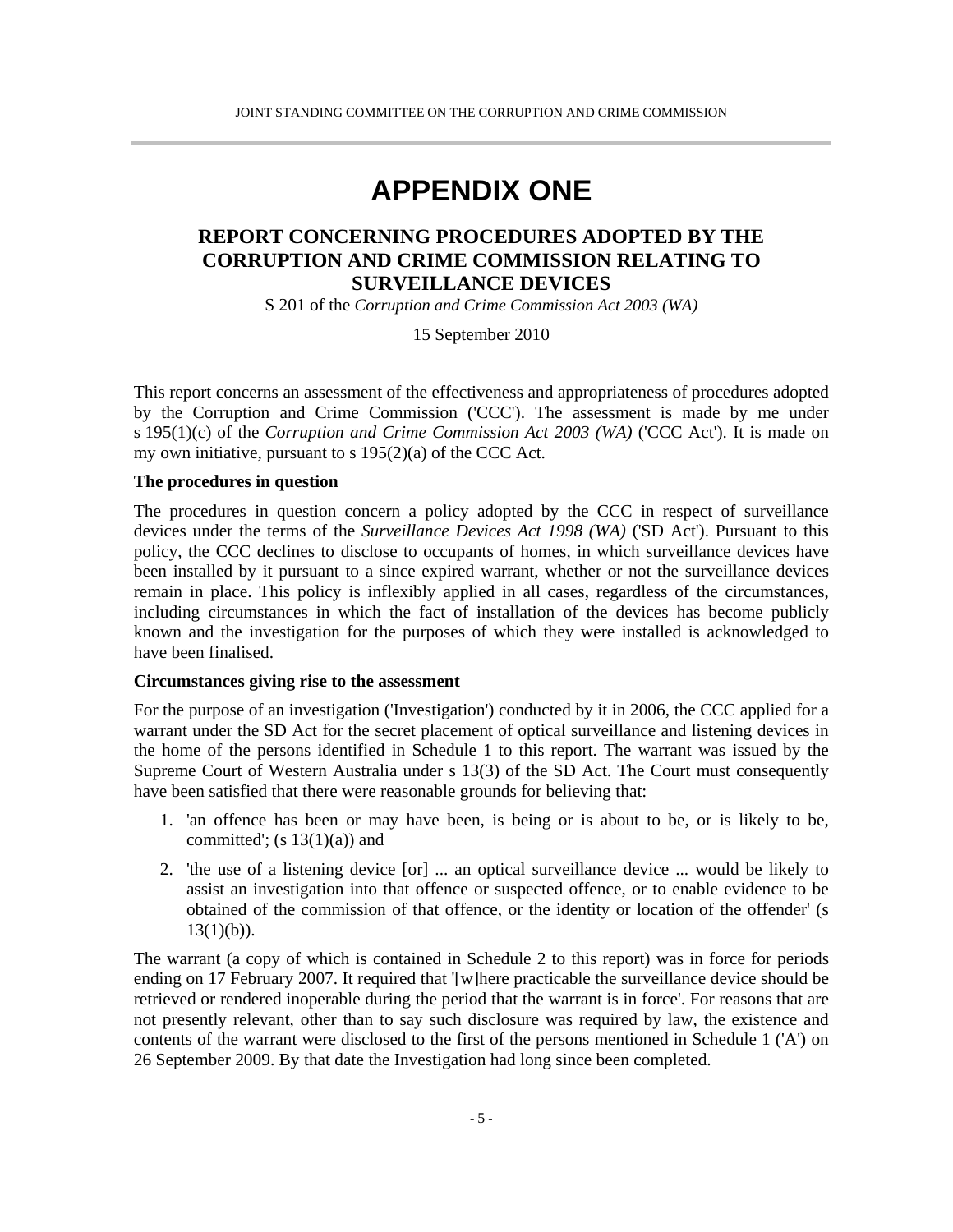APPENDIX ONE

Prior to that date, it had become known to A and to the second of the persons mentioned in Schedule 1 ('B') that listening devices had been installed in their home. On 15 March 2007, B made a written request to the then Commissioner of the CCC, Commissioner Hammond, that the CCC's listening devices be removed from the family home. A copy of her letter comprises Schedule 3 to this report.

Mr Robert Sutton, the then Deputy Director of Operations of the CCC, responded to B' s letter on 27 March 2007, as follows:

Surveillance devices installed by the Commission are installed pursuant to a warrant issued by a Judge of the Supreme Court of Western Australia under the *Surveillance Devices Act 1998 (WA).* This Act contains provisions that relate to the confidentiality of these applications. Additionally, for operational reasons, the Commission is unable to comment on the installation or removal of devices installed under warrant.

Please note however, that the *Surveillance Devices Act* only enables agencies to install and monitor devices for a specified period, after which time a further application to the Supreme Court for an extension of the warrant is required. This would only be granted if the grounds to grant the warrant are still in existence.

Unfortunately, the Commission is not in a position to provide you with any specific information about this subject.

Mr Sutton's response (which comprises Schedule 4 to this report) identified the policy which has since been adhered to by the CCC in subsequent correspondence with A and B's legal representative and with my predecessor in office, Mr McCusker AO QC, and Acting Commissioner Martin QC. Mr McCusker elected not to pursue the issue.

The exchange of correspondence referred to in the preceding paragraph reveals that the principal reasons offered in support of the CCC's policy were essentially as follows:

- 1. most law enforcement agencies in Australia use surveillances devices and the methodology used is closely guarded;
- 2. information about the technology and installation of surveillance devices has never been released by any law enforcement agency;
- 3. all law enforcement agencies in Australia employ the policy of neither confirming, nor denying, the use of surveillance devices;
- 4. should the CCC answer the question asked by A and B, the policy identified in point 3 would be compromised, potentially affecting the CCC's relations with other agencies;
- 5. witnesses before the CCC who have previously lied to it subsequently tell the truth when they realise that their conversations have been recorded by surveillance devices;
- 6. witnesses are more inclined to initially tell the truth if they believe their private conversations may have been subject to surveillance devices, whether this actually happened, or not;
- 7. if the CCC told an affected person that surveillance devices had been removed, but refused to answer a similar question later asked in respect of another case, that person would infer that he or she was under surveillance;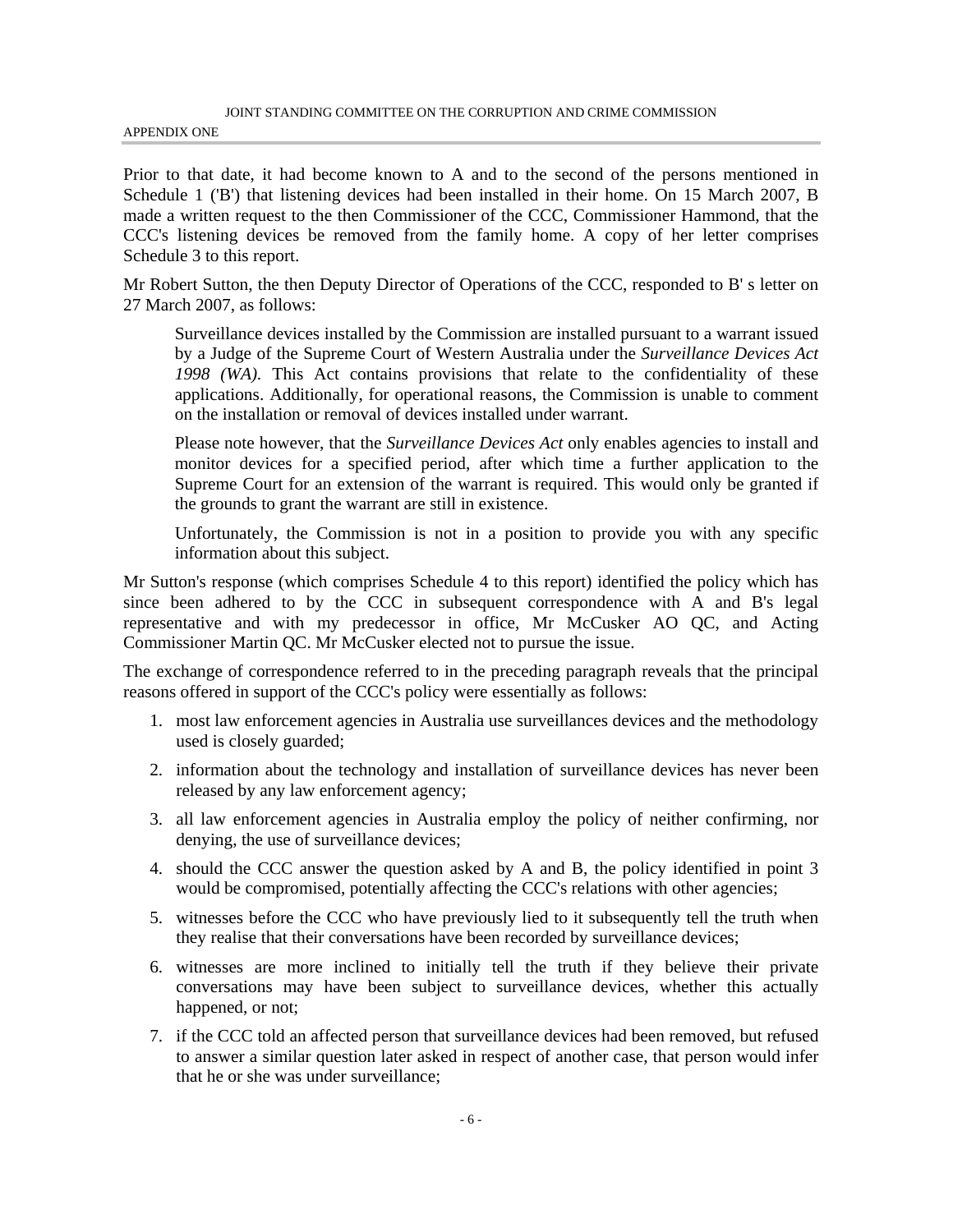- 8. if the Commissioner told A and B whether or not the surveillance devices have been removed, the CCC could be subjected to similar enquiries; and
- 9. the three reasons identified in Schedule 5 to this report (which relate specifically to A and B).

The issue came to my attention shortly after 10 May 2010, on which date A had said on commercial television that he continued to ask the CCC whether or not surveillance devices remained in place in and around his home. He said that the CCC would not answer that question. Having learned of this, I confirmed that the facts were as stated by A and re-opened the issue.

By letter dated 11 May 2010, I wrote to Acting Commissioner Archer SC (the Commissioner was then on leave). I suggested that the CCC's continuing position was, on the face of it, unjustified and unnecessarily oppressive for the reasons given in my letter. My letter, and Ms Archer's reply to it dated 13 May 2010, are contained in Schedule 6 to this report (these have been redacted to remove sensitive, but not presently relevant, material). In her letter, Ms Archer maintained the CCC's refusal to answer the question posed by A and B. She offered three reasons in support of the CCC's policy, as follows:

- 1. It 'is neither sound operational practice nor usual for law enforcement agencies to either confirm or deny whether there is surveillance equipment in place or not. Such concessions create precedents about other cases.'
- 2. The Commission 'would be in a difficult position if, having certified that there were no devices present, it wished to deploy devices as a part of a new investigation at some point in the future.'
- 3. The CCC might be viewed as being 'deceptive' if, in circumstances in which a question of that kind had been answered by saying that surveillance devices had been removed, any other law enforcement agency subsequently found

However, in her letter, Ms Archer offered to write to A and B, saying, amongst other things, that:

'The Commission's use of the relevant surveillance under [previously identified] warrants complied with the requirements of the relevant Supreme Court warrants and the *Surveillance Devices Act 1998*. Accordingly, that equipment has either been removed, or cannot be activated or monitored without a further warrant being obtained to authorise that.'

She asked whether I was content with this text.

I responded by letter dated 20 May 2010, addressed to Acting Commissioner Shanahan SC (the Commissioner was still on leave and Ms Archer's acting role had concluded). I said that I was not content with the proffered text, for the reasons given in that letter (also redacted), a copy of which is Schedule 7 to this report. It is unnecessary to re-state those reasons in the body of this report. They sufficiently appear from my assessment below.

There followed exchanges of correspondence which culminated in my letter to the Commissioner under s 200 of the CCC Act dated 30 August 2010, to which I attached a copy of my draft report. By letter dated 7 September 2010, the Commissioner provided his final submission to me under s 200 of the CCC Act. The Commissioner's submission is Schedule 8 to this report.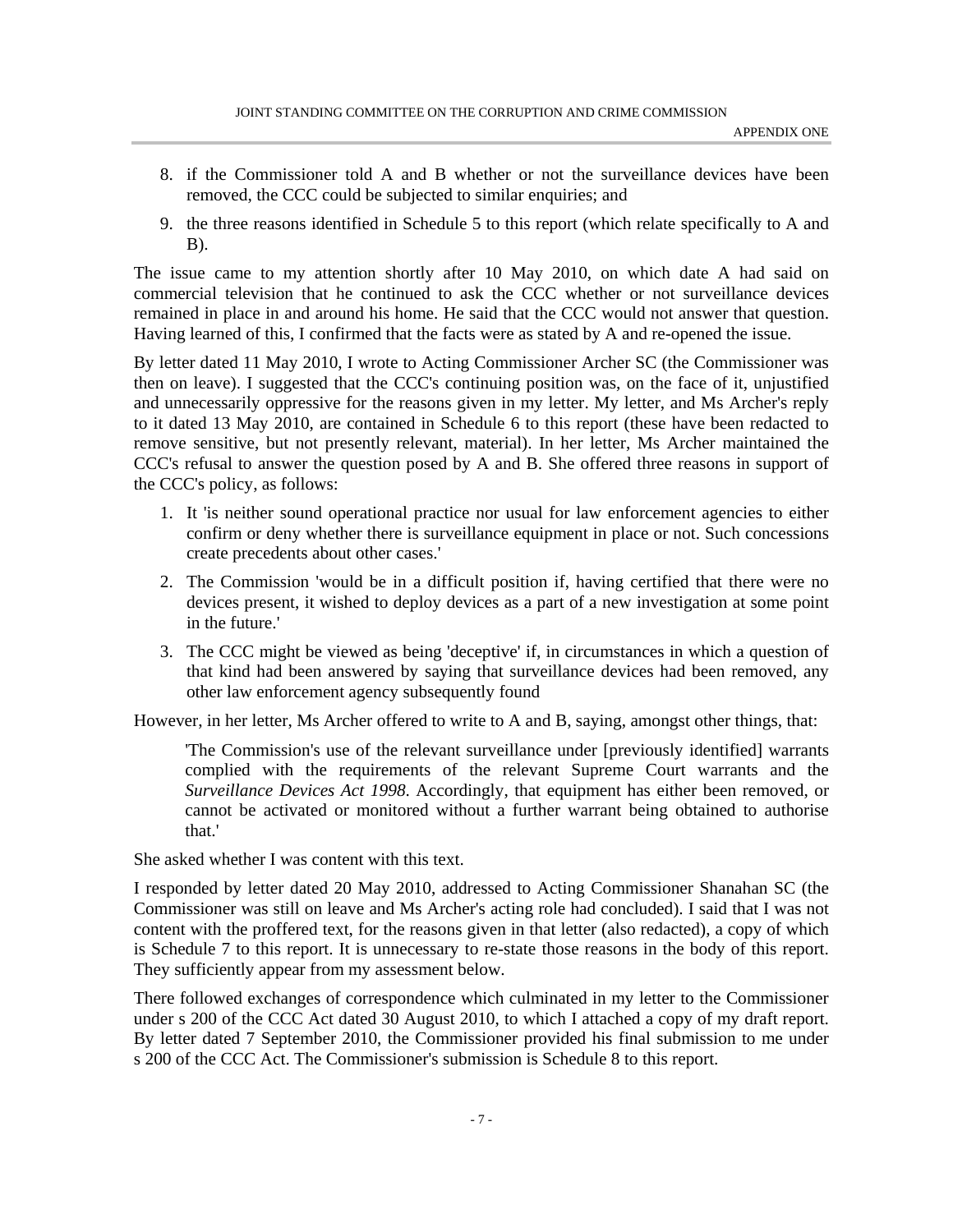#### APPENDIX ONE

#### **My assessment**

The issue raises difficult questions. There is undoubtedly considerable weight in some, at least, of the Commission's submissions. However, I am not persuaded by its reasons given in support of its refusal to depart, under any circumstances, from its policy of non-disclosure. My assessment is that the weight of the Commission's reasons does not outweigh the interests of persons in the position of A and B.

I can understand why the CCC might adhere to its policy in a case in which the person subjected, or possibly subjected, to the surveillance devices ('suspect') does not know whether or not use has been made of those devices or does not know whether or not the investigation that led to their use remains ongoing.

However, it is harder to justify a refusal, under any circumstances, to say whether a device has been removed once it is known by the suspect that it had been placed in his or her home and it is known, beyond any doubt, that the investigation for the purposes of which the necessary warrant was obtained has been completed (which is, of course, the case with A and B). I can see no reason why any operation of the CCC, present or future, might be jeopardised by an assurance that is limited to the particular warrant obtained by the CCC for the purpose of a particular investigation that is known to have been finalised. I have not sought any greater assurance than that.

Nor am I persuaded that, in circumstances of this limited kind, the giving of the confirmation sought would create an unacceptable precedent.

None of the matters raised by the CCC in paragraphs (a) to (c) on page 2 of Schedule 8 (essentially operational material concerning the technology and methodology used and the location of devices) would be revealed in the course of giving the limited assurance sought. The same is true of the similar matters identified in the last two paragraphs on page 2 of Schedule 8 and in the whole of page 3 of that schedule.

The comments in paragraphs (d) and (e) on page 2 of schedule 8 (addressing allied issues) consequently seem to me to be irrelevant to the limited issue raised. The same is true of the material contained in the last paragraph on page 4 and in the first two full paragraphs on page 5.

In the third full paragraph on page 5 of Schedule 8, the CCC contends that the need for nondisclosure of sensitive information concerning technology, methodology and placement has been recognised by statute and by the courts. It says that this helps inform its position with respect to the non-disclosure of information relating to the retrieval of a device. With respect, that is a nonsequitur. Acknowledgement that a device has or has not been removed in circumstances such as the present reveals nothing concerning technology, methodology or placement. Of course, if the device was to be removed in the presence of a suspect or third party, this might reveal sensitive information. However, there is no reason why this should ever occur.

As will become apparent, I do not recommend that there be any absolute right to be informed in any case in which the placement of a device pursuant to a since expired warrant has become publicly known. Nor does my recommendation contemplate that removal of any devices might take place in the presence of any person other than Commission officers.

Rather, my recommendation is only that there be a right, in a case such as the present, to apply to a court for disclosure of the fact of removal, or non-removal, of the devices installed pursuant to *that particular warrant* and, if they have not been removed, for an order for their removal subject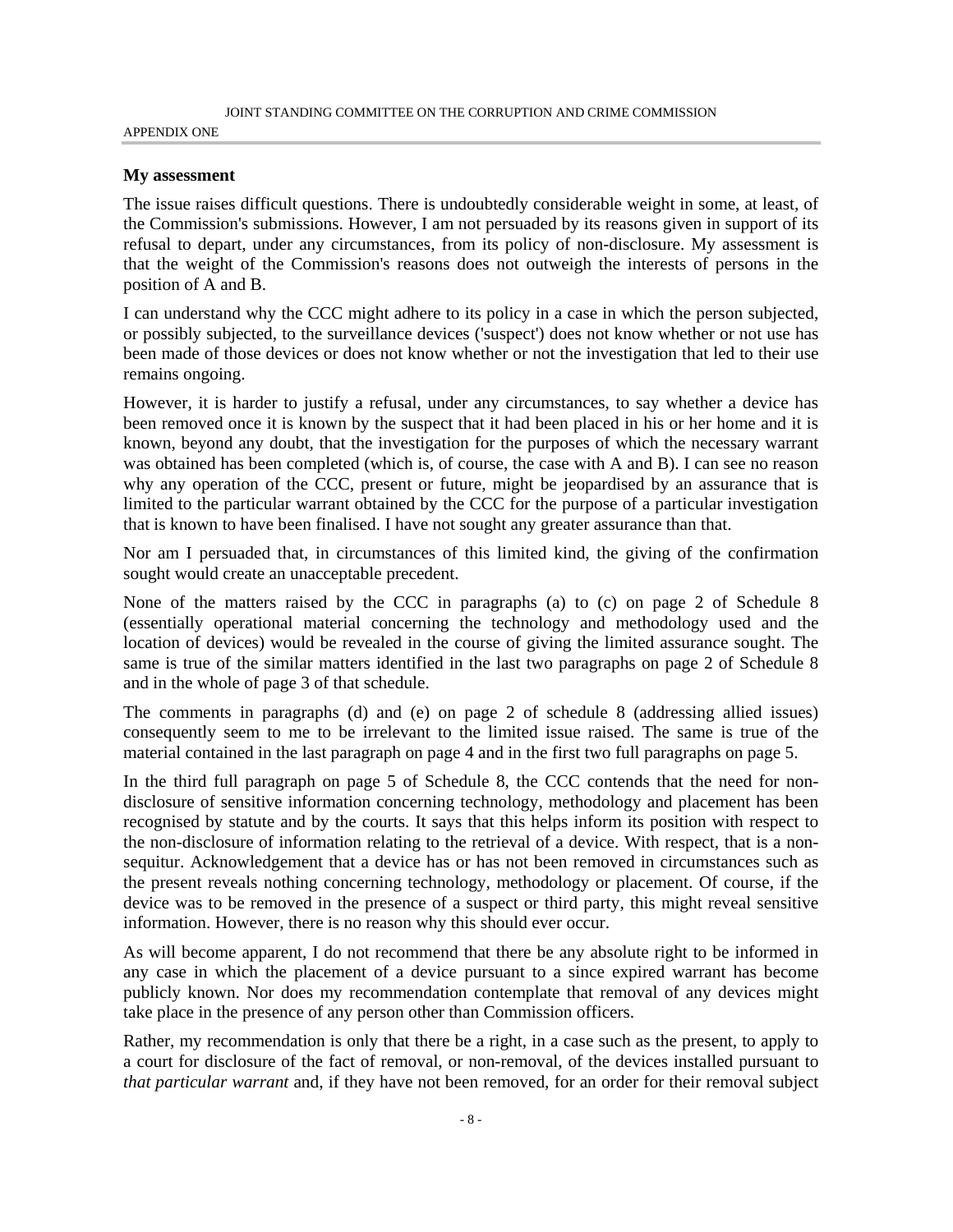to such conditions as might be appropriate (including conditions facilitating secrecy concerning the removal process). In the course of hearing such an application the installer of the devices would have the protection against disclosure of confidential information afforded by the principle of public interest immunity. If additional protection is thought to be necessary, provision could be made accordingly.

In these circumstances, it also follows that the CCC's concerns, expressed on pages 5 and 6 of Schedule 8 (concern that disclosure, in a case in which a device has been removed, would be tantamount to confirming that no investigation is currently in place or in prospect), is misplaced. All that the person would know in such a case would be that the device placed under the now expired warrant was no longer still in place. This would not tell the person anything about any other device installed, or that might be installed, pursuant to a different warrant. In any event, the Commissioner's submission rests upon what might, with respect, be thought to be a very doubtful assumption - that it is desirable to leave a person who is not under investigation in a state of uncertainty concerning that fact and concerning the possibility of being under surveillance in his or her home.

Moreover, given that the person concerned is likely to come to know of the existence of the warrant in question, and of the installation of the devices in question, only after the finalisation of the particular investigation, it is likely to be a relatively rare case (having regard for the nature of the CCC's misconduct jurisdiction) in which there is any realistic prospect of a further warrant being obtained.

Of course, if the court declined to grant an application for disclosure, this might indicate to the applicant that an investigation was in place or in prospect. However, there would presumably only be a refusal of the application in one of two circumstances. The first is a case in which the devices installed pursuant to the original warrant had been reactivated pursuant to a later warrant. The second is a case in which, for some reason, it was not practical or desirable for the devices to be removed.

I do not know whether the former circumstance is realistic. If it is, this might give rise to an accurate inference (by some-one who is presumably already suspicious), but it would also highlight the potential for abuse. Moreover, given that there might be a range of circumstances in which an application for disclosure might be refused under any applicable legislative provision (including circumstances in which it was impracticable to remove a device, or impractical without risking the revelation of sensitive information concerning technology, methodology or placement), and no obligation to give reasons, it is difficult to see why anyone inference should be stronger than other available inferences.

If the former circumstance is not realistic, no difficulty will arise.

In the latter circumstance, any inference drawn from the refusal of the application would probably be misplaced.

On the other hand, if there should be no right to bring an application of this kind, a person who is no longer under investigation, and not likely ever to be so again, would never have the comfort of knowing that his or her home was free of unlawful surveillance.

The concern that others might seek similar disclosures seems to me also to be misplaced. The statutory right would be given only in cases in which it was known (and acknowledged by the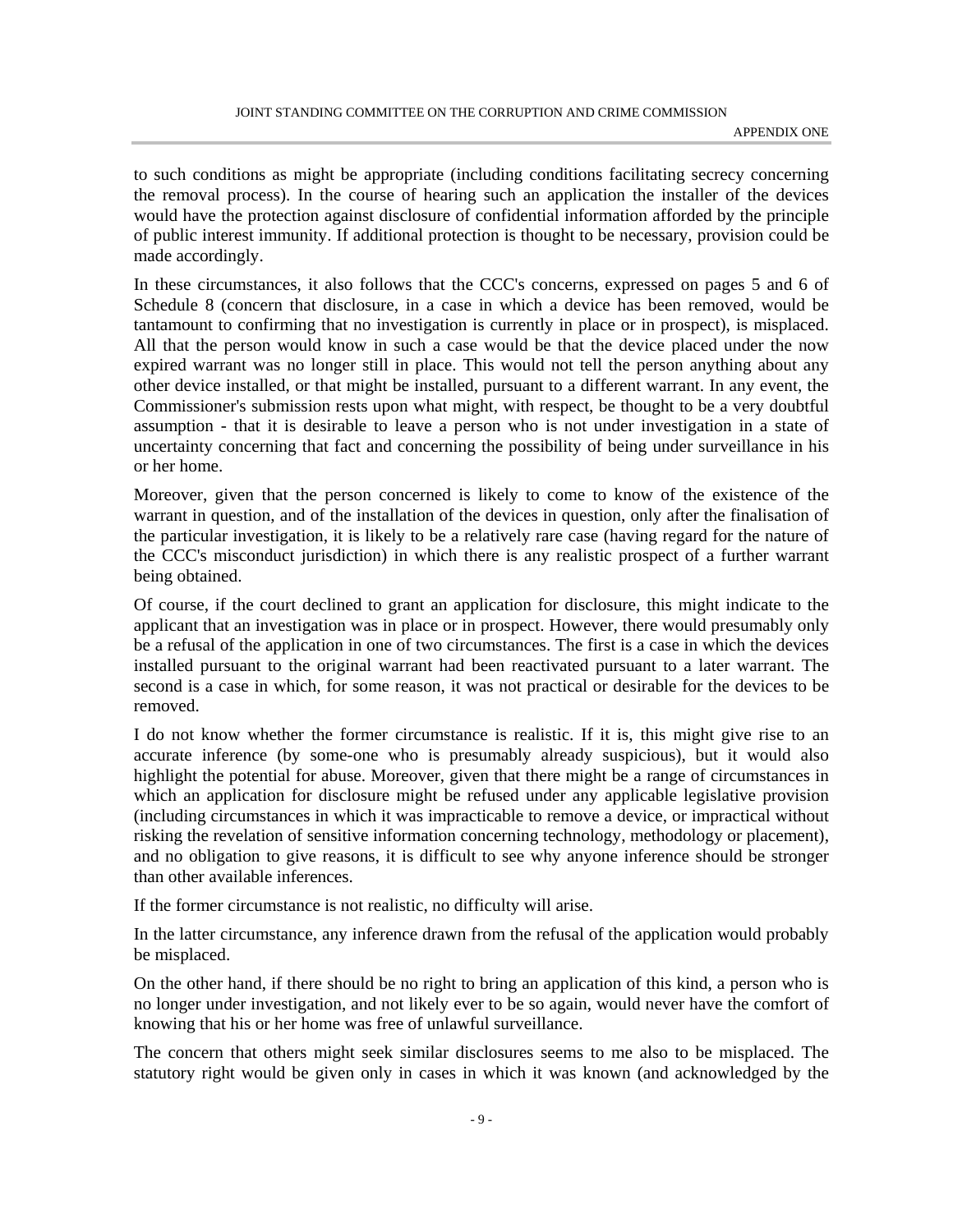CCC) that a device had been installed pursuant to a now expired warrant. That would encompass a very small class of people, each of whom should, in my opinion, be given the right to apply for disclosure.

The intractable approach taken by the CCC seems to me to undervalue important policy considerations.

There can be few investigative techniques more intrusive than the use of surveillance devices in a private home, more especially when both listening devices and optical surveillance devices are made use of. That is presumably why the SD Act effectively requires a court considering an application for a warrant for a listening device or an optical surveillance device to have regard to  $(s 13(2))$ :

- (a) the nature of the offence or suspected offence in respect of which the warrant is sought;
- (b) the extent to which the privacy of any person is likely to be affected by the use of a surveillance device under the warrant;
- (c) the extent to which evidence or information is likely to be obtained by methods of investigation not involving the use of a surveillance device;
- (d) the intelligence value and the evidentiary value of any information sought to be obtained;
- (e) any other warrants sought or issued under this Act or the Listening Devices Act 1978 in connection with the same matter; and
- (f) the public interest.

It is also presumably the reason why s  $13(8)(f)$  and s  $13(8)(h)$  of that Act requires the warrant to specify:

- the period that the warrant is in force, being in every case a period not longer than 90 days; (subs (f)) and
- that, where practical, the surveillance device should be retrieved or rendered inoperable during the period that the warrant is in force (subs (h)).

It is correct to say, as the CCC does, that the SD Act does not compel the CCC to disclose to a person affected whether or not surveillance devices remain in place. However, nor does it prevent the CCC from doing so if circumstances arise to justify this.

It is also true that the person affected can take some comfort from the requirements of ss  $13(8)(f)$ and (h) of the Act. However, the thought that devices (which, in any case, might be optical as well as listening devices) might still be in place, even if not currently operating, would be unsettling. The devices constitute an intrusion into private property and knowledge that they might still be present would leave the householders with a sense of continuing unease or mistrust (whether misplaced or not) that they might be unlawfully re-activated. That unease or mistrust could have a significant effect upon the householders' ability to enjoy, and feel secure in, their own home. That has been so in the case of A and B, and continues to be so.

The CCC's policy must be considered against a background in which the individuals affected might already have suffered a very serious and possibly lengthy invasion of their privacy encompassing the secret observation of potentially embarrassing (but entirely legal) activities and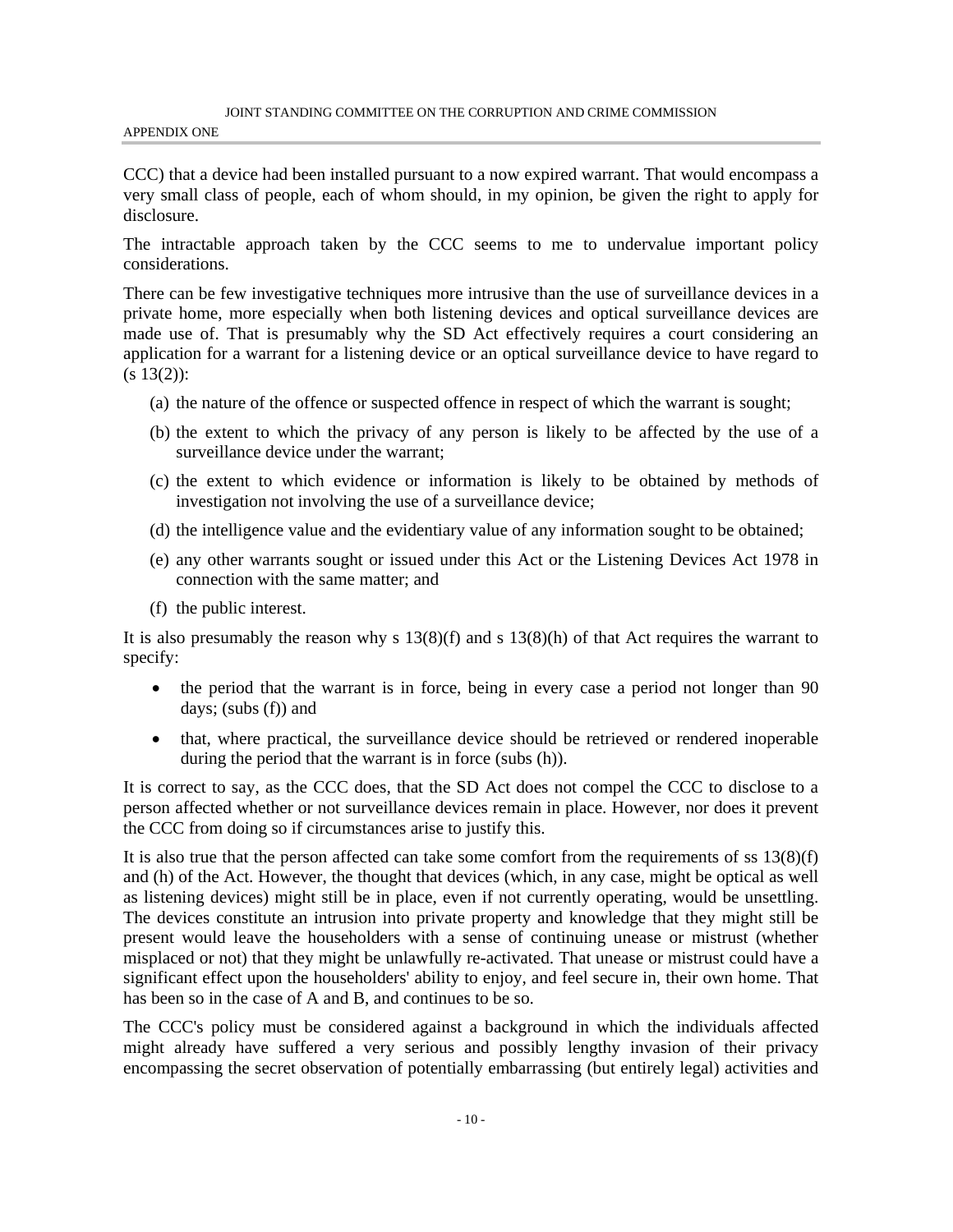the secret overhearing of every private conversation. In the case of B, this invasion of privacy over a substantial period of time did not result in a conviction for the criminal offence alleged by the CCC in the originating warrant, or for any other offence. For persons to be left in a situation in which they will never know, at least with complete confidence, whether their family home is free of surveillance devices, whether presently operating or not, might, in some circumstances, be entirely unjustifiable.

It consequently seems to me that the inflexible operation of the CCC's policy is inappropriate, given that it is capable of an unnecessarily oppressive operation and takes what is already a fundamental (if sometimes necessary) inroad into the rights of the individual further than is justified.

#### **My recommendation**

I recommend that consideration be given to amending the provisions of the SD Act. An appropriate amendment might enable a person in a position similar to that in which A and B find themselves (where it has been unequivocally acknowledged that a surveillance device had been installed pursuant to a now expired warrant) to make an application to the Supreme Court for an order requiring the CCC to disclose whether the device remains in place and, if so, for an order that it be removed. The amendment might include provisions having the effect that:

- 1. an order for removal is not to be made unless subject to conditions that will ensure that secrecy is maintained concerning sensitive operational or technical information, including information relating to:
	- (a) the technology used;
	- (b) the methodology used; and
	- (c) the location, in the premises, of any device;
- 2. an order for disclosure must not be made in circumstances in which the court is satisfied that it is not in the public interest for it to do so, or where it is satisfied that it is impractical for the device or devices to be retrieved; and
- 3. the court is not required to give reasons for its decision.

The principle of public interest immunity would apply to confidential information made use of in any such application. If further protection is thought to be necessary, it could be provided for.

The proposed amendment affords very limited, but nonetheless important, protection of basic civil rights.

Because I have not consulted any agency other than the CCC it might be appropriate for further consultation to be made before settling upon the terms of an amendment, if that course of action should be thought appropriate.

C D STEYTLER QC PARLIAMENTARY INSPECTOR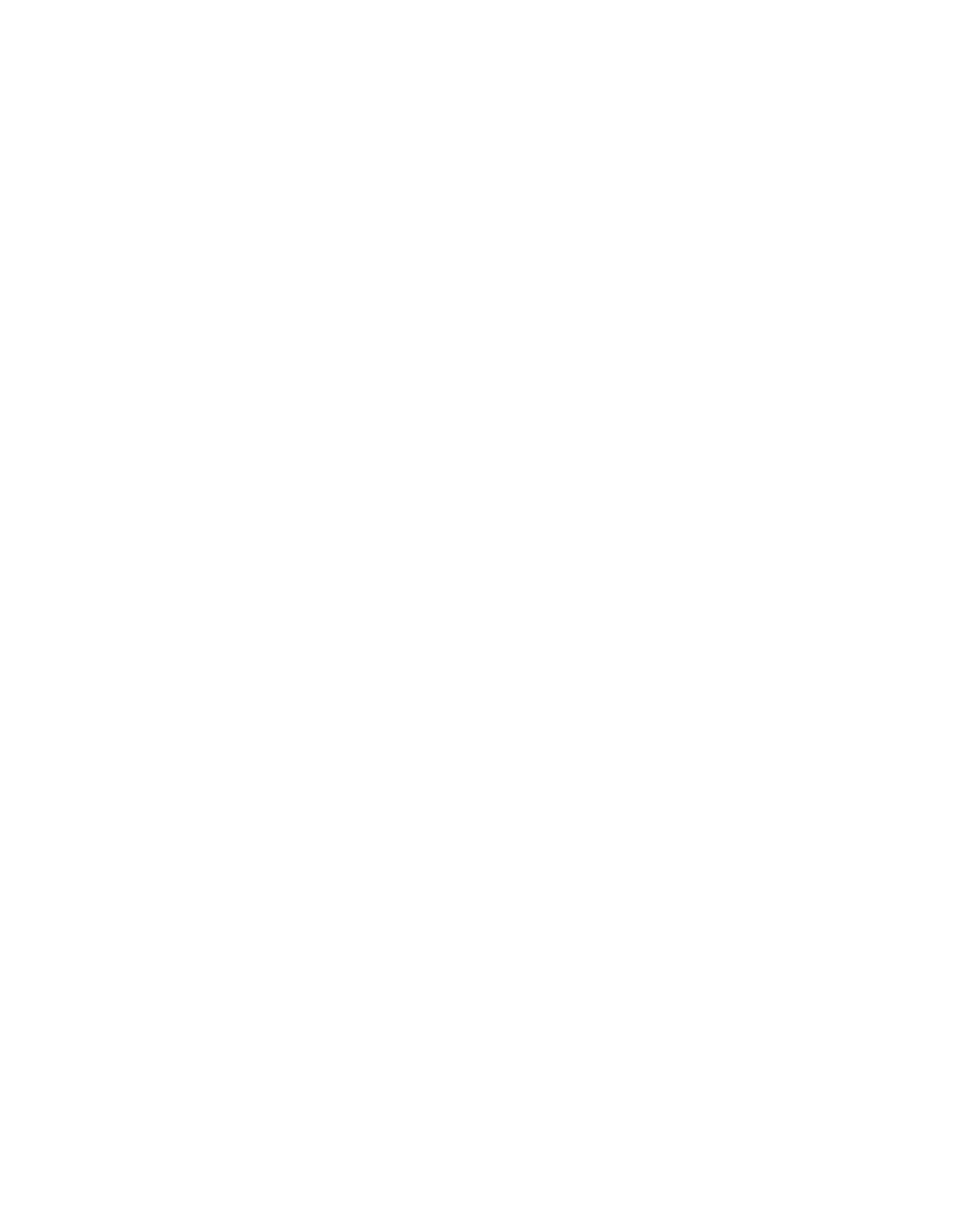## **APPENDIX TWO**

### **REPRESENTATIONS OF THE CORRUPTION AND CRIME COMMISSION ON THE DRAFT REPORT CONCERNING PROCEDURES ADOPTED BY THE CORRUPTION AND CRIME COMMISSION RELATING TO SURVEILLANCE DEVICES**

This is the Commission's submission in response to the draft report entitled *Report Concerning Procedures Adopted by the Corruption and Crime Commission Relating to Surveillance Devices.* 

On its face, the proposition urged upon the Commission is a simple one, which arguably should sensibly lead to only one answer.

The proposition is that where surveillance devices have been lawfully used in a Commission investigation, then once that fact has been made publicly known and the particular investigation is acknowledged to have been finalised, there could be no prejudice to present or future operations of the Commission by it confirming to the persons the subject of that investigation that the devices have been removed.

However in the Commission's view, it is critical that the proposition be examined in its true operational context - and when that is done, the public interest requires the Commission to adhere to a policy of neither confirming nor denying any information about the installation, use or retrieval of surveillance devices, beyond that which is required by law.

These representations accordingly first deal with relevant general contextual issues and then return to a consideration of the proposition.

The Parliamentary Inspector's letter dated 6 July 2010 asked for a copy of the retrieval warrant.

As the Commission previously advised, there is no separate retrieval warrant. A warrant issued by a Supreme Court Judge pursuant to section 13(3) of the *Surveillance Devices Act 1998* (WA) (SD Act) authorises the installation, maintenance and retrieval of the relevant device(s).

Accordingly, the warrant issued in this case, (a copy of which was provided to the Parliamentary Inspector on 13 May 2010 and which had previously been disclosed to [Person A] as part of the prosecution disclosure) authorised the attachment or installation, maintenance and retrieval of a listening device, optical surveillance device and tracking device (or devices).

#### **Details of Installation or Retrieval**

As mentioned in previous correspondence, the Commission has consulted with Federal and State Agencies on this issue. All agencies have the same, consistent position with regard to the nonrelease of any surveillance device (SD)-related detail (other than that limited information or material which is disclosable and may be given in evidence in judicial or other proceedings).

All Federal and State agencies spoken to about their practices and procedures regarding disclosure of technical surveillance-related information confirmed they do have policies and guidelines on public interest immunity and unit security documentation that address this matter.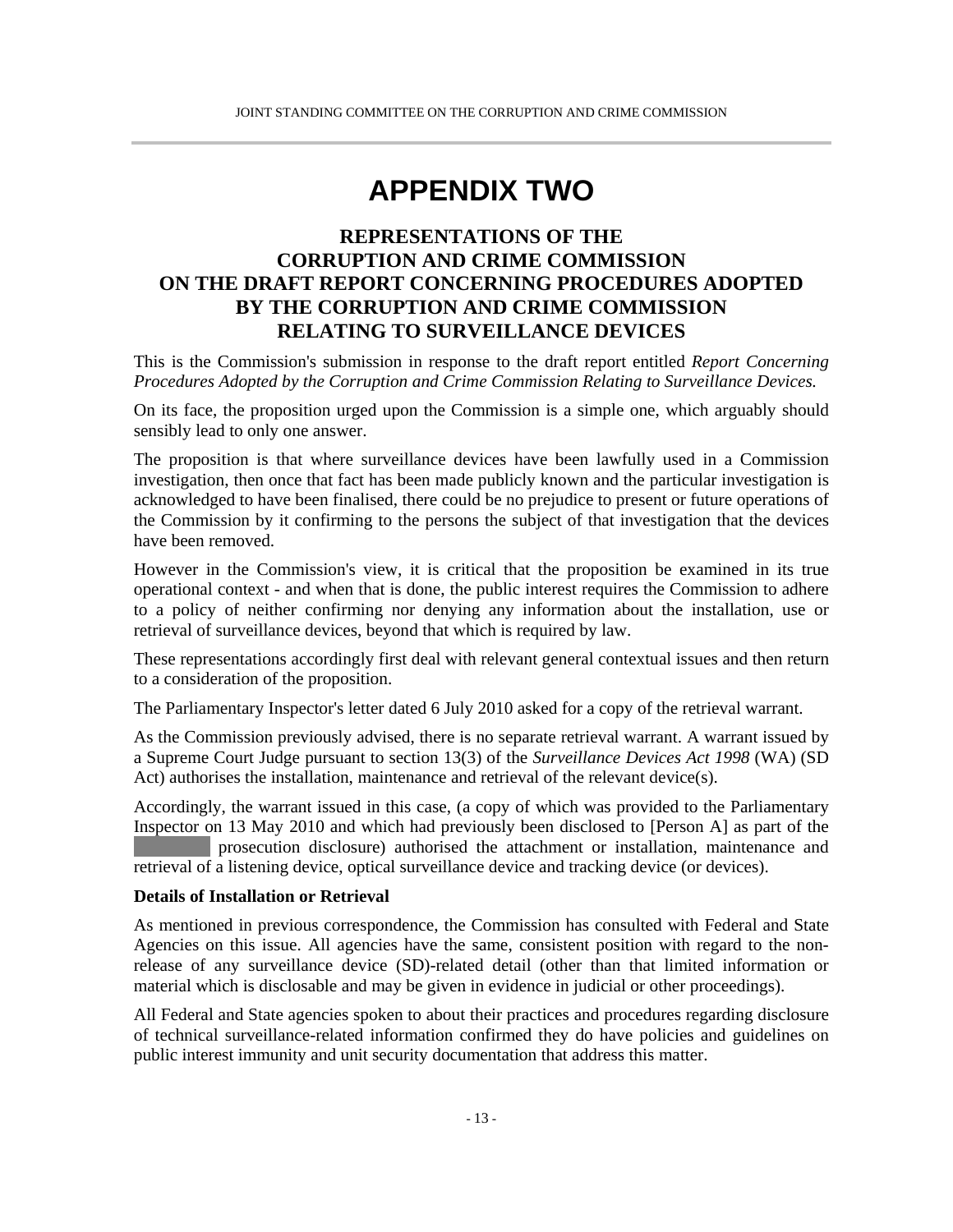These documents are of a highly sensitive nature and reveal planning considerations and practical internal working practices of the agencies concerned.

Indicative reasons why SD information is not revealed include:

- (a) the locations in which an audio listening device or other technical surveillance equipment can be secreted are finite and revelation of such information would prejudice present and future operations not only of the Commission, but of all law enforcement agencies (LEAs). (Following a High Court trial in New Zealand in which a witness was compelled to reveal the location where a listening device was installed in premises, that location can no longer be utilised as a place of concealment in future operations).
- (b) technical surveillance operations and associated installations, require absolute protection in order to preserve future operations and the safety of police and other LEA officers carrying out this work.
- (c) By their nature, all such technical surveillance operations are carried out covertly and public revelation of any matters concerning technology and associated methodologies could only serve to endanger future operations, the safety of officers involved and members of the public.
- (d) Law enforcement and other approved agencies may only use listening devices controlled by the provisions of the SD Act or equivalent legislation on the authority of a Judge of the Supreme Court. In practice authority to use listening devices is only given in the case of serious criminal offences. In many law enforcement (eg police or national security agencies) operations in which these methodologies are used, persons of interest generally are often regarded as dangerous and of considerable threat since the consequences to them of offending are high.
- (e) From a technical perspective, evidence of the audio coverage given by the device within the premises or place can be given by witnesses without disclosing the location of the technical installation.

Revealing information about or details of technical surveillance equipment, concealments, operating parameters and installation and retrieval could lead to the future discovery of such equipment, and subsequent knowledge by criminals or other subjects of investigation which could compromise future operations by agencies.

Information containing details of technical surveillance equipment and methodologies (or from which they could be inferred) could endanger other facets of similar operations and may:

- (a) prejudice present or future operations of a similar nature;
- (b) endanger the safety of members of the public; and
- (c) compromise the actual use of such devices.

The counter-surveillance industry is growing rapidly in Australia with no regulation and no restriction in the importation of or possession of counter-surveillance equipment. With such people offering their services searching for devices, it follows that methods of placement and concealment have to be of an extremely high standard.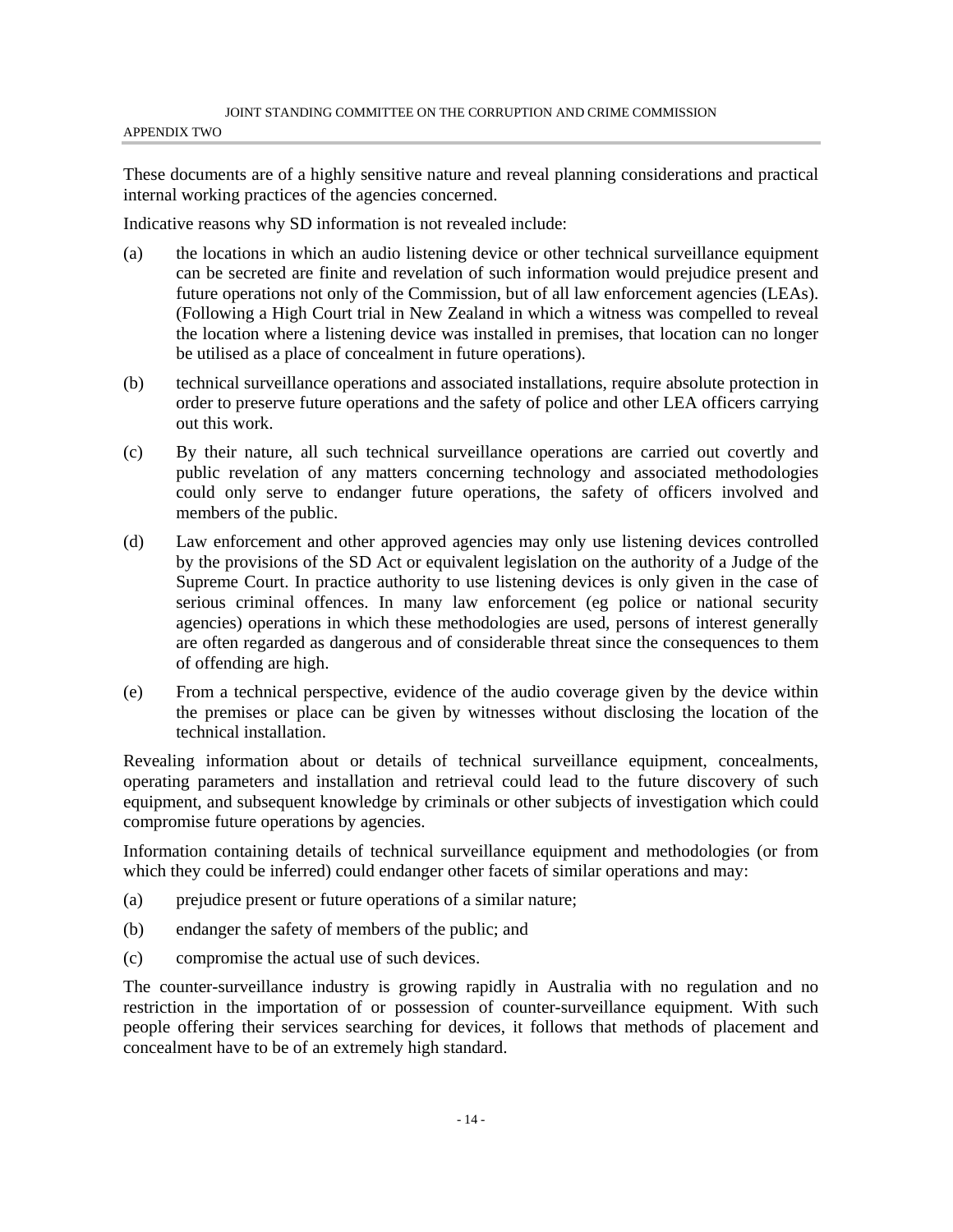Police and other LEA technical specialists go to extreme lengths and expense to protect electronic surveillance technology and associated methods of operation even within their own ranks. That is certainly the case with the Commission's Operational Support Unit (OSU) whose officers' identities, locations and activities are known to a very limited number of senior Commission officers involved in operational matters. OSU officers utilise methodologies, techniques and technical capabilities which are classified "Highly Protected" and revealed only to other Commission officers with that level of security clearance and who have a need-to-know.

Briefly put, providing surveillance equipment technical details or the supporting methods utilised by the Commission or any information about them, to individuals or bodies that the Commission has investigated, or may in the future investigate, can facilitate those parties (plus others) identifying and subsequently targeting those methodologies that could impact the planning and execution of future Commission operations and the operations of other agencies.

Providing a level of information including dates and surrounding details of surveillance deployments can provide that party (and others) with the ability to identify, examine and learn methods of entry, placement of surveillance equipment and mechanisms by which this is achieved. This then allows parties to prepare "counter methods" to detect, obstruct and harm future surveillance deployments with the resultant affect on the Commission (and other LEAs). Once this information is in the public domain (and not controllable) it can impact on the safety of all government officers who deploy surveillance equipment in future operations.

The position outlined above reflects firm practice across all Australian police forces and other LEAs, supported (for example) by the Australia New Zealand Policing Advisory Agency (ANZPAA) - the National Police Research Unit and Australian Centre for Policing Research (NPRU/ACPR).

Any less rigorous approach taken by this Commission to the disclosure of any of these matters, apart from establishing a precedent which could operate on future operations, would almost certainly affect its reputation and confidence in the integrity of its operational information and impede its future access to classified information, to knowledge of developing capabilities and cooperation with other agencies.

The Commission accepts that, when considered in isolation, the simple proposition as expressed in the draft report, that [Persons A and B] should have the retrieval of the surveillance devices confirmed to them so as to allow their peace of mind, may be thought on the face of it, to be not unreasonable on two grounds. First, some might claim that those individuals subject to such intrusive surveillance have a right to know when that surveillance has ceased. Second, others may also claim that the provision of that information is of finite benefit, in that it would only pertain to those devices deployed for that particular operation, and is inconsequential to anyone else.

The Commission bases its position in regard to not disclosing information about the retrieval of devices on the grounds that there is both no requirement at law for the Commission to make such a disclosure and that to do so would create a precedent with consequences for the conduct of past, current and future Commission operations which may also have further consequences for the broader law enforcement community in Australia.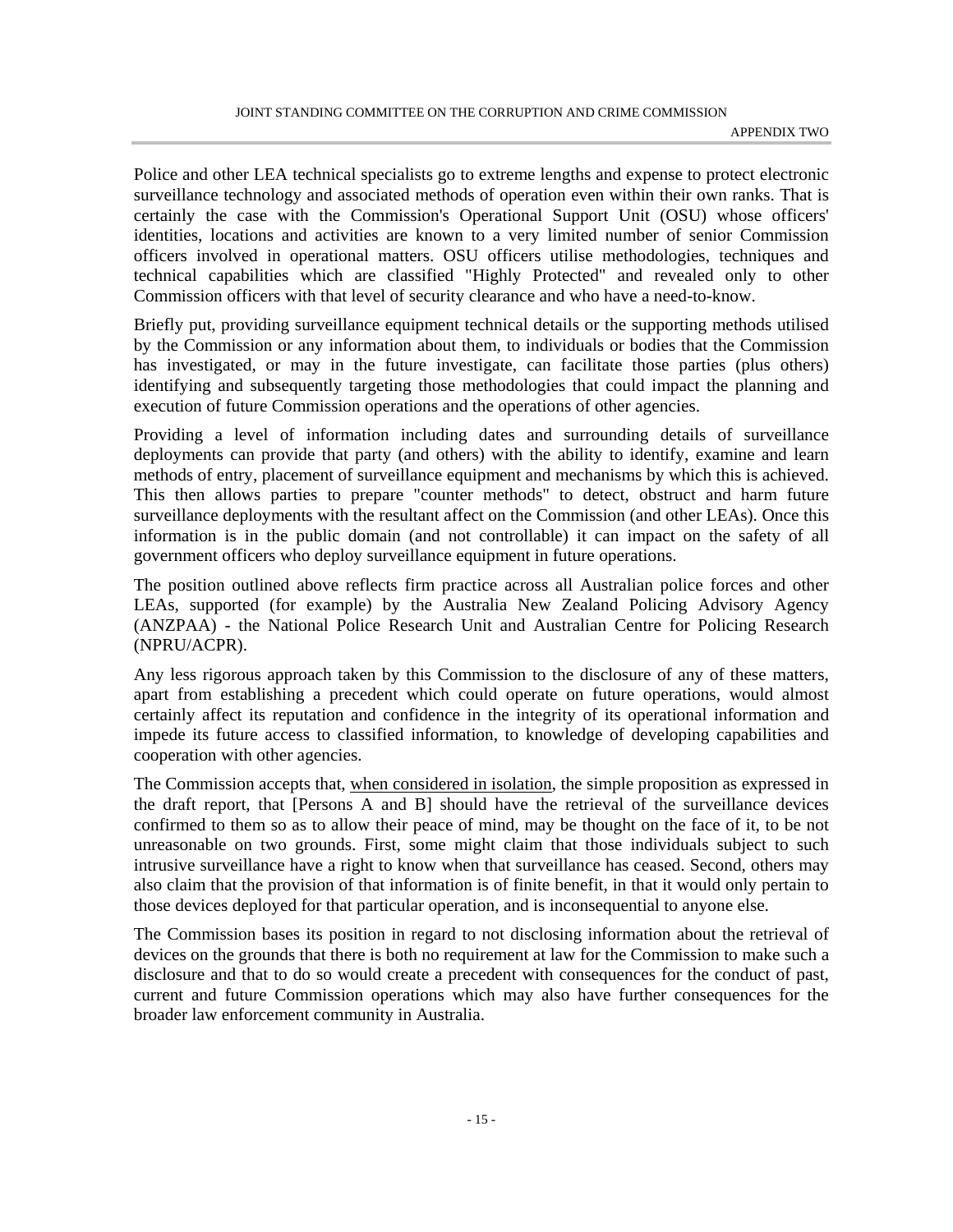#### APPENDIX TWO

#### **"Right to Know"**

In respect of the first ground, individuals the subject of intrusive surveillance have no statutory right to know whether the devices have been retrieved or not. Indeed, this and other information about the deployment, employment and retrieval of such devices is usually subject to public interest immunity (PII) claims when criminal charges involving surveillance devices go to trial. Typically, such PII claims are allowed and the capacity for the defence to "go behind" the deployment, employment and retrieval of such devices is constrained. The reason for the granting of PII claims in these cases reflects an appropriate balancing of the public interest in ensuring investigations are effective, weighed against the prospect that the administration of justice would be frustrated if the documents or information were withheld.<sup>1</sup>

Whilst not minimising the latter, the public interest in the proper administration of justice affecting the conduct of a particular trial is obviously a very different imperative than an individual's right to privacy (in the sense of being told he or she is not under surveillance or that surveillance has ceased or that devices have been removed).

The Commission notes that despite PII, some information about the use of any relevant surveillance devices and the resultant material gathered is provided to defendants under the prosecution's disclosure obligations. In the case of [Persons A and B], for example, [Person A] had the relevant surveillance device warrants and audio copies of relevant surveillance device product disclosed to him. He was also offered the opportunity to listen to the totality of the SD product obtained from his residence. Such material would enable him to determine that the warrants were in force for a finite and known period.

With regard to any suggested "right-to-know", recent amendments to Surveillance Devices Acts in other Australian jurisdictions have seen the disclosure of information about the retrieval of devices prohibited.

Under section 47(1) of the *Commonwealth Surveillance Devices Act 2004* an individual may object to the disclosure of information in a proceeding<sup>2</sup> on the ground that the information, if disclosed, could reasonably be expected to reveal details of surveillance device technology or methods of installation, use or retrieval of surveillance devices and an order can be granted by a court, tribunal or Royal Commission to prevent publication.

A very similar provision is contained at section 42 of the NSW *Surveillance Devices Act 2007* and section 355(4) of Queensland's *Police Powers and Responsibilities Act 2000* provides for the granting of orders restricting publication of information that could reasonably be expected to reveal details of surveillance device technology, methods of installation, use or retrieval.

The SD Act is currently subject to review and the Commission understands that the inclusion of similar provisions will likely be sought by Western Australia's Police. Further, other jurisdictions are moving to make express provision for the statutory-based protection of much of what now relies on PII applications in the Courts.

Thus, in respect of the "right-to-know" in terms of the retrieval of surveillance devices not only is there no statutory basis for it, but the courts have broadly accepted that such information should be

 $\overline{a}$ 

<sup>1</sup> *Attorney General (NSW)* v *Stuart* (1994) 34 NSWLR 661

 $2$  Including a proceeding before a court, tribunal or Royal Commission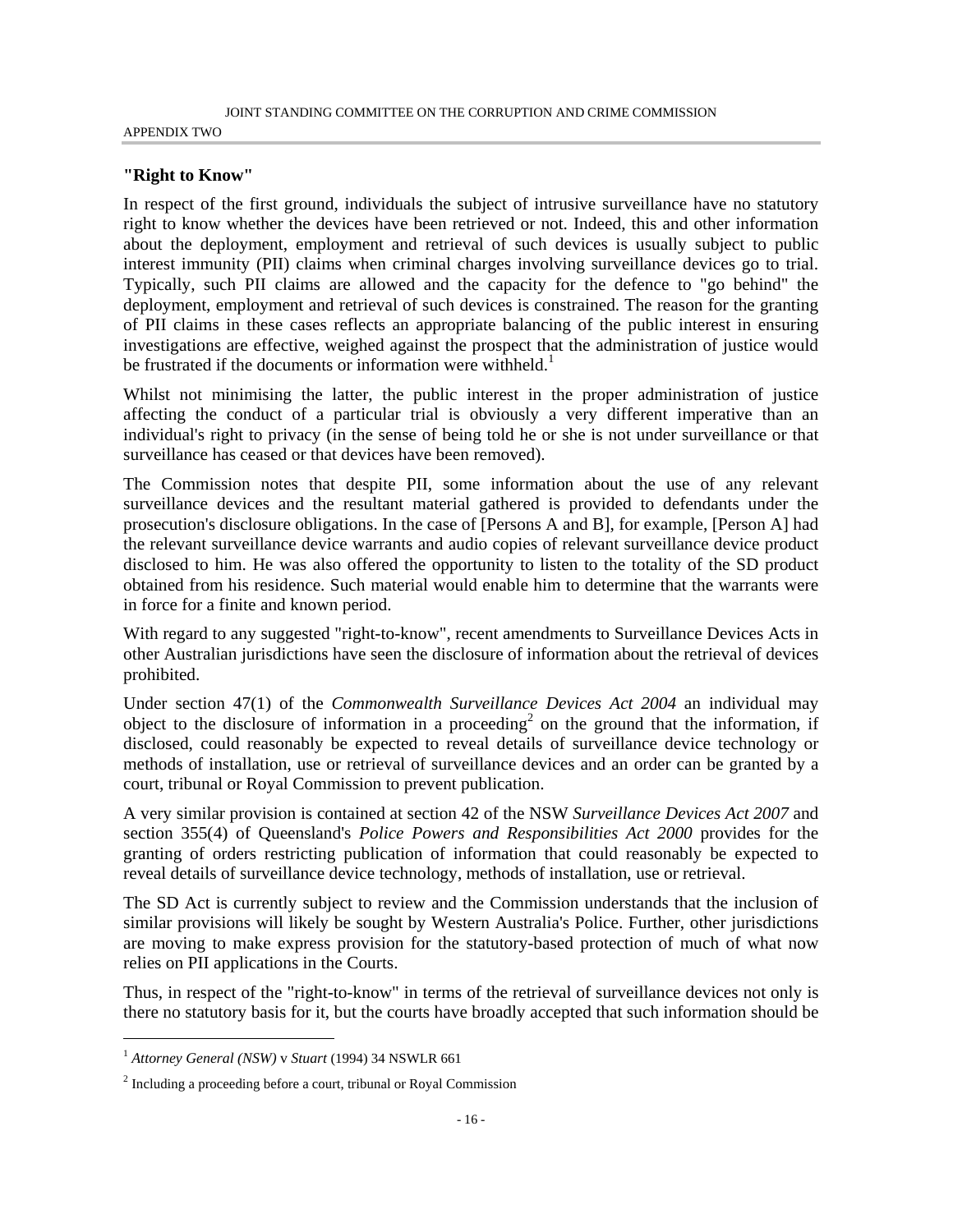protected under the PII regime, and there is a move to expressly protect the disclosure of such information by statute. This approach is an important factor that helps to inform the Commission's position in respect of the nondisclosure of information relating to the retrieval of any device or devices from the residence [of Persons A and B].

#### **Disclosure of Whether or not Devices had been Retrieved**

As adverted to in its earlier correspondence with you, if the Commission were to disclose the surveillance devices had been retrieved from the residence [of persons A and B] (assuming for present purposes, but not confirming, that they had been) such a disclosure, at the very least would have required qualifications - which would give rise to further operational difficulties. For example, such a disclosure could only pertain to those devices deployed by the Commission for the purposes of the XXXXXXXXXXXXXXXXXX investigation. Any such disclosure could not permit any inference to be drawn that the [Persons A and B] either were or weren't the subject of other investigations by the Commission or some other law enforcement agency in the past, for the present or in the future. Beyond that, even apparently innocuous information may give rise to important implications.

For example, the rationale for the general policy of neither confirming nor denying any information about the installation, use or retrieval of surveillance devices, beyond that which is required by law, is vindicated by the way in which the contrary argument has been put in correspondence from the Parliamentary Inspector.

In the letter from the Parliamentary Inspector dated 11 May 2010, it is put that:

If such devices are not in place, and there is no current investigation involving [Person A], *the Commission's continuing silence seems, on the face of it, unjustified and unnecessarily oppressive.* (emphasis added)

That letter continues:

*I understand that, when there is* a *current investigation* ... *it would be inappropriate for the Commission to respond* ... (emphasis added)

and

*It seems to me that if.,... there is no ongoing investigation* of [Person A] *in place, and if no investigation* of *him is in prospect, then* ... *they are entitled to be reassured that the devices that were previously installed are no longer in place ... (emphasis added)* 

Self-evidently, were the Commission to (for example) confirm that there were no devices in place, that would be tantamount to confirming there is no current investigation of the subject individual either in place or in prospect.

No investigative agency would confirm such matters unless there was an operational reason for doing so.

The same point arises out of the fourth paragraph of the letter from the Parliamentary Inspector dated 20 May 2010, where it is said:

... *There seems to me to be no justification for this in circumstances in which he* [Person A] *is not presently under investigation by the CCC.* (emphasis added)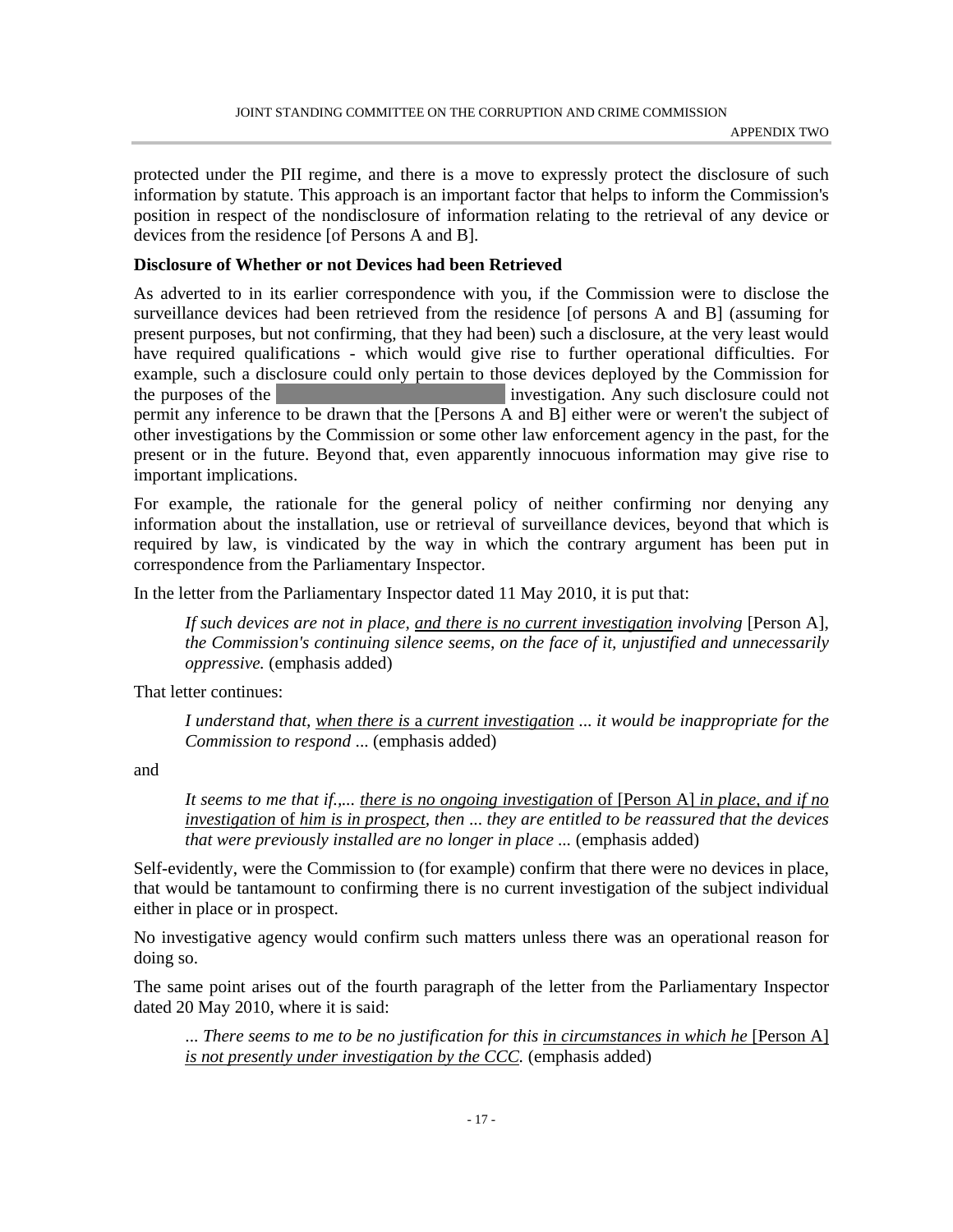#### APPENDIX TWO

#### **The Consequences of Disclosure are not Limited**

In respect of the second ground, some might suggest that the disclosure of the retrieval could have no meaningful consequence for any other individuals, Commission investigations or other agencies. Such a view is only possible if the issue concerning [Persons A and B] is viewed narrowly.

The Commission is concerned that providing some form of assurance to [Persons A and B] that the surveillance devices were retrieved from their property would create a precedent for the Commission in terms of not only [Persons A and B], but other persons of interest in respect of Operation **Operation** extending to other past, current and future investigations. Whatever caveat is imposed, and or accepted, about any disclosure it is reasonable to expect that should the Commission confirm that any device has (or has not) been removed, [Person A's] associates will be informed of the outcome and may seek similar disclosures from the Commission either now or at some future date. Further, on that basis and on the basis of previous occurrences, it is also reasonable to expect that any disclosure will receive media coverage. Others, who were, or who suspect they were, subject to investigation, could subsequently seek similar disclosures of information about SD. The Commission's standing position is to neither confirm nor deny that an investigation is in train. It applies a similar policy in respect of information about its various investigative capabilities and actions, including particularly its surveillance activities. The consequences of any disclosure concerning the retrieval of the devices from the residence [of Persons A and B] is unlikely to be constrained to just that disclosure. It is more likely than not to lead to expectations that the Commission will confirm the presence or retrieval of other devices in connection with this or other investigations.

The precedent in respect of such disclosures would likely have consequences far beyond the conduct of Commission operations.

The Commission is very conscious of the importance of its relationships with other law enforcement agencies. The Commission is well regarded in terms of its surveillance capabilities, the overall professionalism of its surveillance staff and the high priority it gives to protecting knowledge about its surveillance equipment, tactics, techniques and procedures. The creation of a precedent in relation to this matter would contribute to the overall pressure on other agencies to make similar, and other associated, disclosures. The net effect will be to damage the Commission's reputation.

Any precedent that appears to be a loosening of the Commission's control of information affecting its surveillance capabilities may, through a cumulative effect, weaken that reputation resulting in reduced access to future capabilities. While this may appear to be overstating the consequence of the proposed apparently simple disclosure to [Persons A and B] it is nevertheless representative of the seriousness attached to the protection of such information by the law enforcement surveillance community.

#### **Public Interest versus Private Interests**

In addressing the issue of disclosure above, the Commission noted that law enforcement agencies typically seek and are granted PII in connection with the tactics, techniques and procedures used when deploying, employing and retrieving surveillance devices.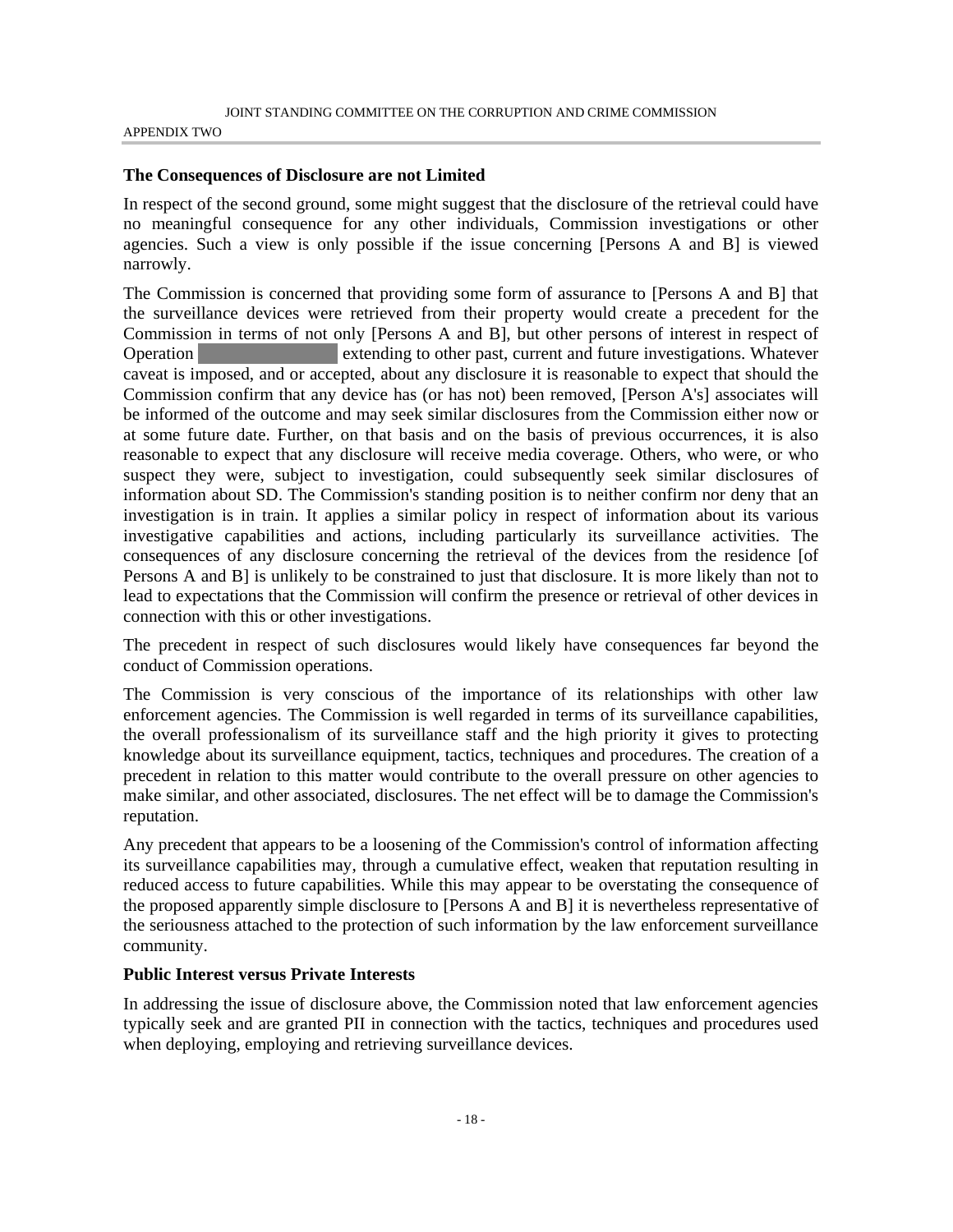The Commission accepts its responsibilities to give appropriate consideration in respect of the requirement for the court to which application for the use of SD is to be made to have regard to, among other factors, the effect on the privacy of any person and the availability of other methods of investigation not involving the use of a surveillance device as required by section 13(2) of the SD Act. I note that section 13(2)(f) also requires that the Judge have regard to the public interest.

When addressing the need to balance public and private interests parliaments and the courts, in certain circumstances, accept the proposition that public interest may outweigh the private interests of individuals. For example:

- (a) The *Corruption and Crime Commission Act* (CCC Act) is a law for the peace, order and good government of the State of Western Australia<sup>3</sup> established by the Parliament exercising its "ample and plenary" powers to do so.<sup>4</sup> The Parliament established the Commission with the purpose of improving continuously the integrity of the public sector (section 7A of the CCC Act), implicitly acknowledging its social contract with the people of Western Australia to ensure the peace, order and good government of the State, especially in regard to the delivery of goods and services to the people, protection from harm, and an enduring commitment to the public interest in exchange for the power to enact laws and levy taxes. This protection from harm includes protection from abuses of power by public officers empowered to act in the public interest, that is, the purpose of the CCC Act in regard to improving continuously the integrity of the public sector.
- (b) The Parliament, in establishing the Commission, deliberately acted to give the Commission particular powers that reflected:

... *the willingness of the government and the community to accept the suspension of fundamental civil rights in the interests of detecting forms of serious wrongdoing*  with the capacity to undermine the integrity of public institutions.<sup>5</sup>

(c) The issue of weighing public interests against private interests arises in a formal sense for the Commission is at s140 of the CCC Act. This section requires the Commissioner to weigh the public interest when deciding to conduct public examinations by balancing public exposure and awareness against concern for prejudice and privacy infringements. In making this decision the Commissioner has a broad range of authorities on which to draw for guidance. In *Independent Commission Against Corruption v Chaffey (1992)* 30 NSWLR 21 Gleeson CJ asserted that while there was a requirement to weigh a number of competing factors there is:

> *no obligation in* a *commission of inquiry to avoid or minimise publicity in order to protect reputation.*

> ... *There is* a *fallacy in passing from the premise that the danger to harm to reputation requires the observance of procedural fairness to the conclusion that*

l

<sup>3</sup> *Dainford Ltd* v *ICAC* (1990) 20 ALD 207

<sup>4</sup> *Union Steamship Co of Australia Ltd* v *King* (1988) 166 CLR 1

<sup>&</sup>lt;sup>5</sup> Hall, P.M. 2004, Investigating Corruption and Misconduct in Public Office: Commissions of Inquiry - Powers and Procedures, Lawbook Co, Sydney, p.639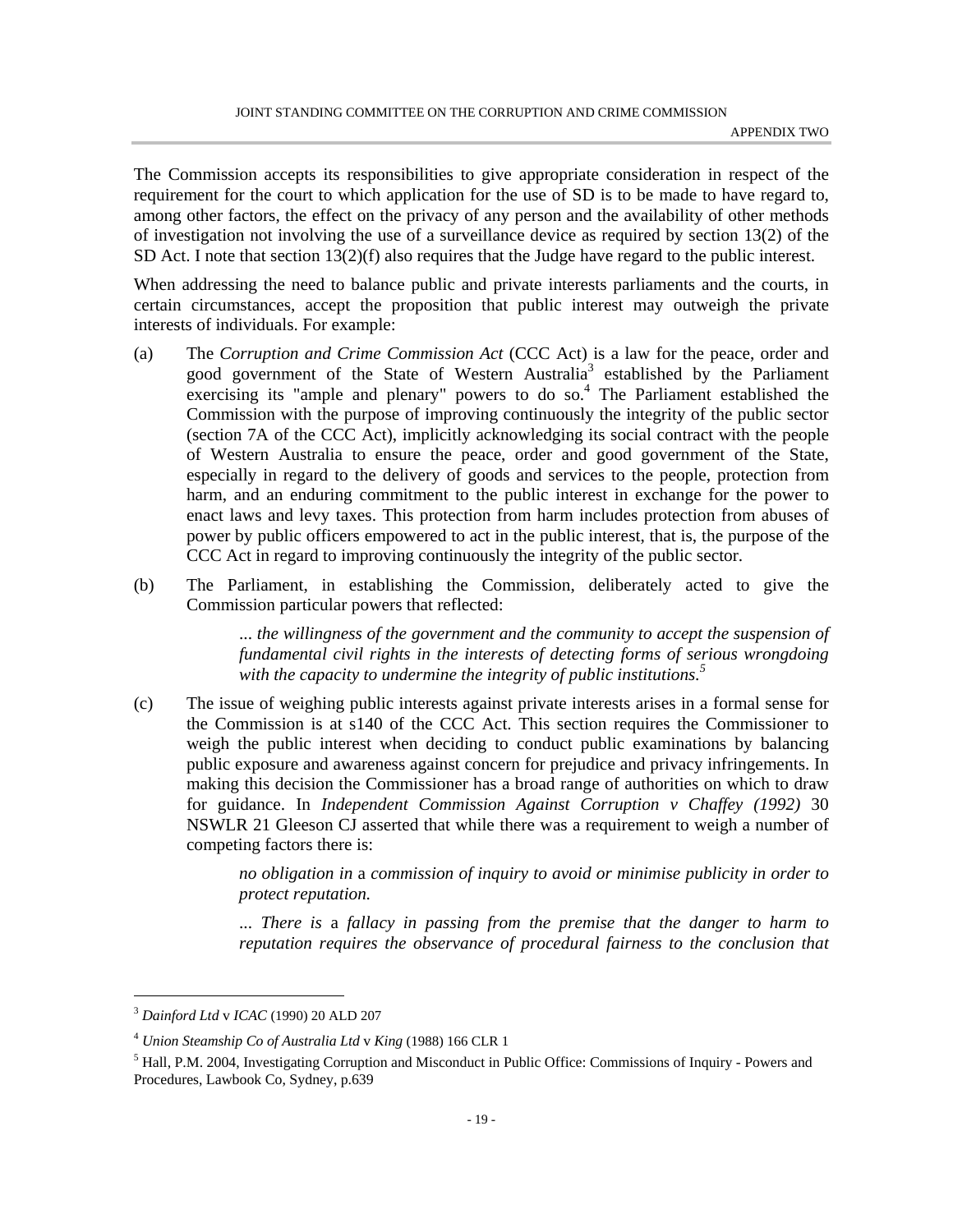#### APPENDIX TWO

*fairness requires the proceedings be conducted in all respects in such* a *way as to minimise damage to reputation.<sup>6</sup>*

In summary, the Commission's view is that the public interest in it neither confirming nor denying that the surveillance devices were removed from the residence [of Persons A and B] outweighs their private interest in knowing. The Commission has complied with the SD Act. It has no obligation to inform [Persons A and B] whether or not any device has been retrieved. Further, it is the Commission's view that providing such information would create a precedent detrimental to the public interest and that such a disclosure might undermine the capacity of the Commission to deal with subsequent requests for assurances from other persons of interest and that such a disclosure would adversely affect the Commission's standing with other law enforcement agencies. A major consequence of these outcomes would be to adversely affect the capacity of the Commission to conduct its investigations efficiently and effectively.

In this circumstance the Commission's position is best expressed by paraphrasing Gleeson CJ: there is a fallacy in passing from the premise that the danger to harm to the privacy of individuals requires the observance of fairness to the conclusion that fairness requires the public interest be circumvented in all respects in such a way as to minimise damage to privacy.

The Commission considers that it is obliged in the public interest to maintain its policy of "neither confirming nor denying" any information about the installation, use or retrieval of surveillance devices, beyond that which is required by law.

The Commission appreciates the important privacy interest of individuals who are the subject of lawful Commission or other LEA scrutiny which arise here, but on balance in the Commission's view they are outweighed by the very strong public policy considerations explained above.

In short, given the essential need not to erode nor undermine the covert nature of surveillance activities by LEAs, the Commission considers the public interest in strict adherence to the nondisclosure of any information about them beyond that required by law, outweighs the private interests of individuals - and [Persons A and B] should be no exception to that.

As the draft report notes, the Commission adheres to its position that the public interest requires the Commission to maintain its response to [Persons A and B] that it will neither confirm nor deny the retrieval of any surveillance devices from their residence.

For the reasons given above, the Commission does not accept the proposition that adherence to its policy as stated above is either "inappropriate" or that it is capable of an "unnecessarily oppressive" operation, or that it takes a fundamental (if sometimes necessary) inroad into the rights of the individual "further than is justified".

#### **Parliamentary Inspector's Recommendation**

The Commission does not agree that there is any requirement to amend the SD Act in the manner proposed in the draft report.

It is not a matter of "competing interests of the CCC (or other agency taking advantage of the provisions of the SD Act)" against "those of persons affected" - that is, those individuals the subject of surveillance devices lawfully installed under a warrant of a Supreme Court Judge.

l

 $6$  Ibid pp.652-653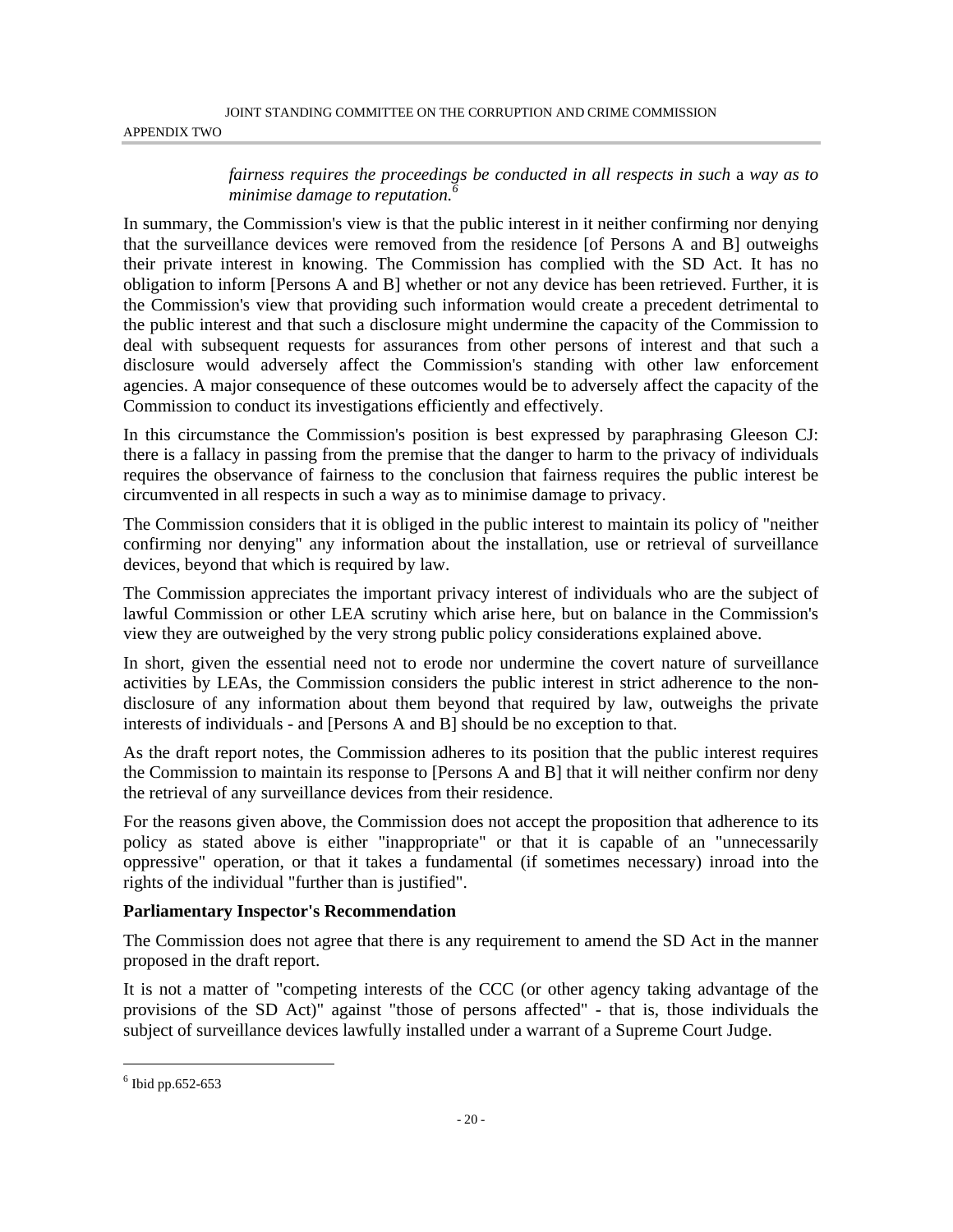As explained above, it is a question of balancing the public interest in maintaining the operational security and effectiveness of legislatively approved use of surveillance device technology, against the privacy rights of individuals.

As the amendment proposed in the draft report would have significant operational ramifications for all law enforcement agencies utilising surveillance devices under the SD Act, the Commission would strongly support the suggestion made there, that further consultation should be had about any proposal for such amendment.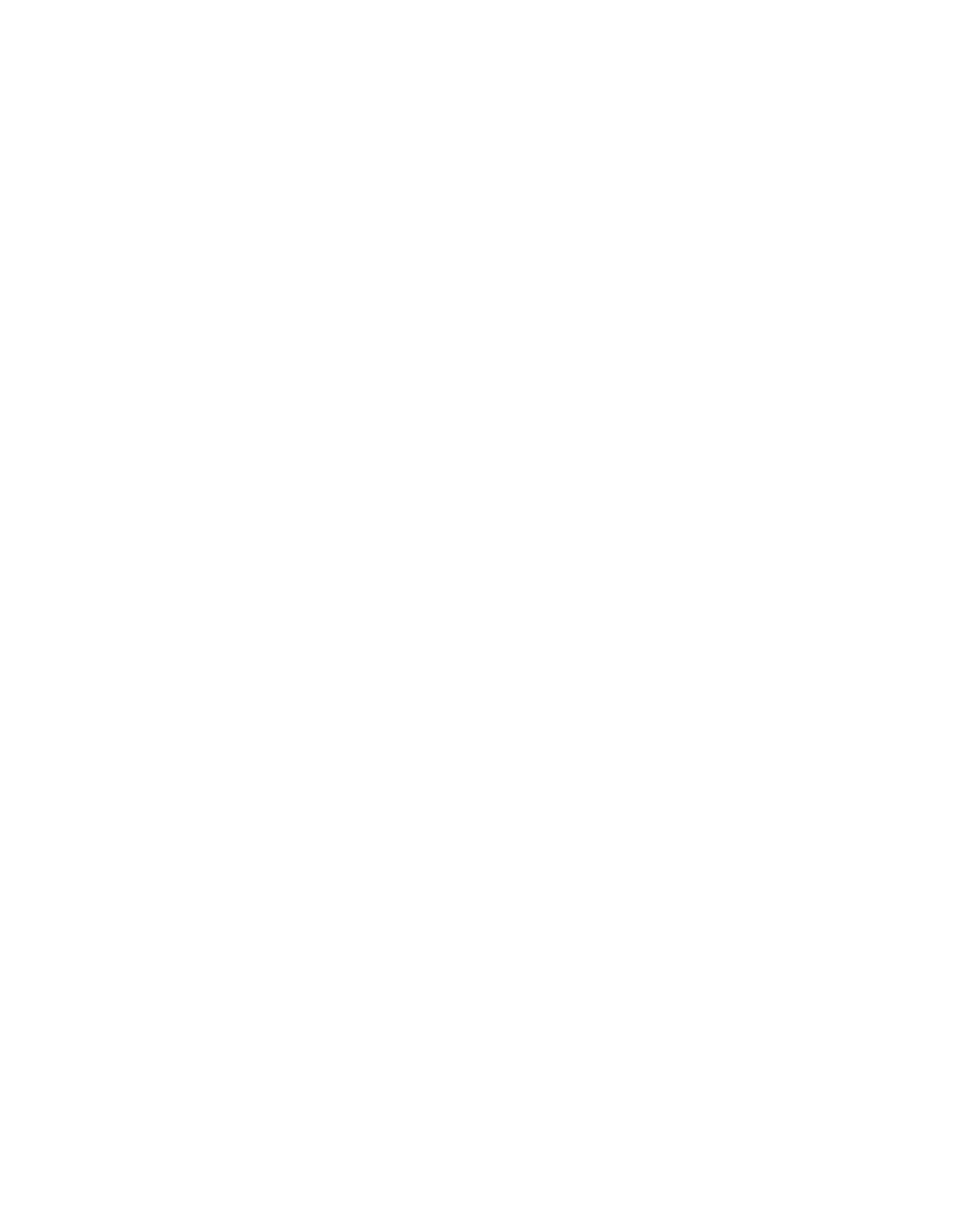### **APPENDIX THREE**

### **TRANSCRIPT OF EVIDENCE TAKEN BEFORE THE JOINT STANDING COMMITTEE ON THE CORRUPTION AND CRIME COMMISSION IN PERTH ON MONDAY 11 OCTOBER 2010**

**Members** 

**Hon Nick Goiran (Chairman) Mr John Hyde (Deputy Chairman) Mr Frank Alban Hon Matt Benson-Lidholm** 

#### **STEYTLER, MR CHRISTOPHER DAVID Parliamentary Inspector of the Corruption and Crime Commission, examined:**

#### **ALDER, MR MURRAY COLIN**

**Assistant to the Parliamentary Inspector of the Corruption and Crime Commission, examined:**

**The Chairman**: Inspector, I would like to move to the second matter for today's purposes. This is the report that you provided on 15 September this year relating to the use of surveillance devices regarding The XXX. In particular, inspector, the status of the matter is that the committee has had an opportunity to deliberate on one occasion. In essence, we recognise that the matter currently rests with the committee, noting of course, inspector, that at any time you are able to table this report or something similar with the Parliament, should you wish to do so. In particular, inspector, I would like to better understand what I will describe as the difference of opinion between your office and the commission in regard to this matter. The committee is always keen to narrow down what those differences are before it would look to table something in a public forum. Are you able to elaborate on what those differences are?

**Mr Steytler**: Essentially, the commission takes the view that if there were to be an amendment of the kind that I have recommended, it would do two things: firstly, it would create operational problems for them; and, secondly, it could cause them to lose credibility in the eyes of other agencies, which would be reluctant to share information with them. I have to say that I do not see any substance at all in either of those concerns because, given the very limited scope of the amendment I have proposed, there would be only a right to go to a court to apply for disclosure of whether or not the device had or had not been removed and for an order that it be removed if it had not been removed in circumstances in which it was common cause that a device had in fact been installed pursuant to a warrant that had since expired and in respect of an investigation that was now complete. The kinds of circumstances in which it would apply would be when there was a trial or a hearing, as in this case, whereby it became apparent because the calls were put in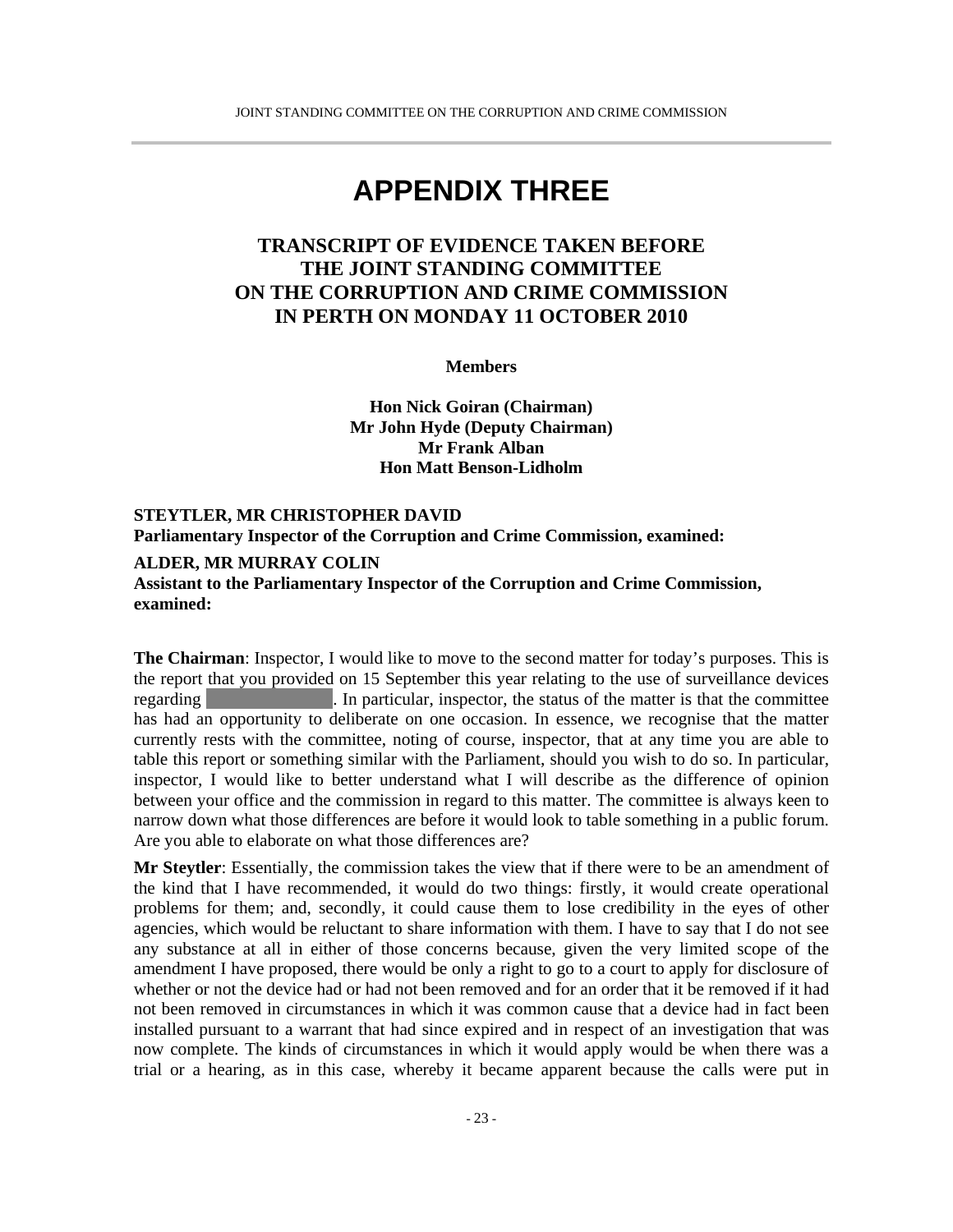#### JOINT STANDING COMMITTEE ON THE CORRUPTION AND CRIME COMMISSION APPENDIX THREE

evidence that there had been surveillance and whereby it was apparent that that particular investigation and therefore that particular warrant was concluded. I can understand that the commission would not want anybody to know where the particular device had been installed. For example—just to pull something out of the air—if you put an optical device in a light bulb or a listening device in a flowerpot, you would not necessarily want them to know that that was where they were because that would become known to others and you would not be able to use those places again. Again, I have suggested in my recommendation that when there is an order for the removal of a device, it could be made under terms designed to protect any information of that kind; in other words, the house would have to be vacated and the officers who would go in there would have to be unobserved when they removed the device or devices. I cannot see any difficulty with that.

There is another concern that the commission has; that is to say, if you tell people that there was a device there but it is no longer in operation and it has been removed, they would then have the confidence to know that they were not currently under investigation. They have suggested that that is not a good thing to do with people because they tend to be more honest if they think they are under surveillance about what they have or have not said or have or have not done. Again, that seems to me to be fallacious reasoning. Once somebody gets to the point of applying to court to find out whether or not there is a device there, they are going to be suspicious in any event. Secondly, I do not think it is a legitimate thing to make people think there is a device in their own home when there is not simply to try to encourage them to make admissions that they might not otherwise make. Those are the principal sources of difference between us. Again, so far as losing credibility in the eyes of others, I cannot see why such a limited amendment should cause them to lose any credibility. There would be no information being disclosed of any significance to anyone.

**The Chairman**: Is there a possibility that a matter such as this could go to a trial stage, yet an investigation that is the subject of a warrant could still be ongoing?

**Mr Steytler**: There is the possibility that in that event there would be no right to apply to the court because the only time there would be a right to apply is when the investigation that led to the warrant in the first place had been concluded. All you would be doing is applying in respect of that investigation. If some new investigation had commenced, it would not apply.

**The Chairman**: How would an applicant know whether the investigation was definitively concluded?

**Mr Steytler**: He might know that if his trial was over in respect of the very charges that had been brought against him, or if the commission, as in this case, for example, had made findings on the matters inquired into and had issued its final report.

**The Chairman**: Is it possible to apply for a warrant to have a live warrant in place? Some evidence obtained under that warrant has been used for a particular purpose, yet there may be secondary purposes, in which case the warrants are still ongoing?

**Mr Steytler**: That is possible, but in that event there would be no right to apply because you would not be able to satisfy the condition that all investigations that had based the warrant in the first place had been completed.

**Mr J.N. Hyde**: There cannot be secondary uses on a warrant. It has to be specific, detailed and finite.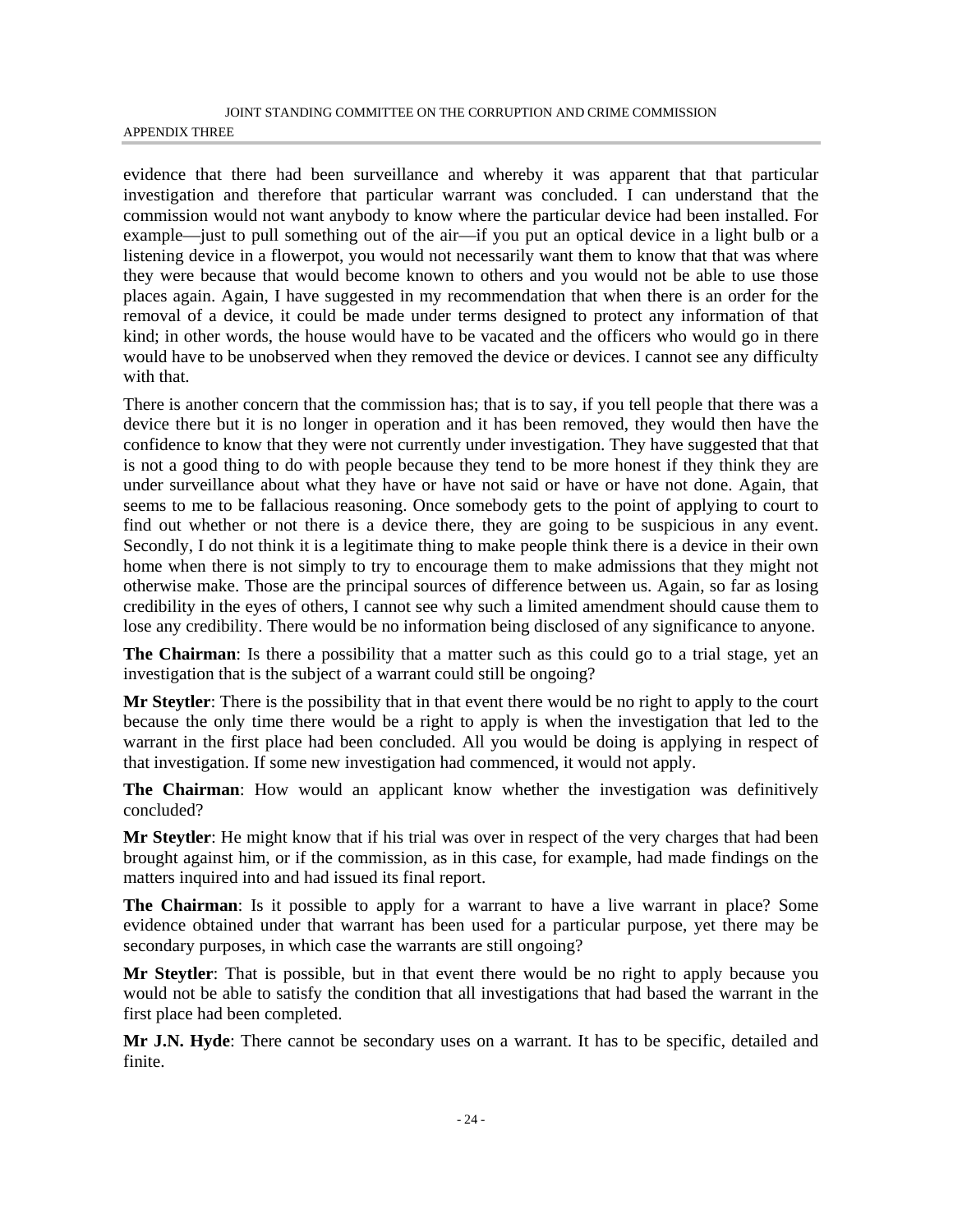**Mr Steytler**: Unless they spelt out in the warrant itself that clear purpose.

**The Chairman**: Again, I am just not clear on how the applicant would know that that was the case in that circumstance.

**Mr Steytler**: He would not know. Ordinarily he would not know.

**The Chairman**: Okay; so ordinarily you would not know that.

**Mr Steytler**: And in that event the application would be refused without giving reasons.

**The Chairman**: But if it is refused, would the refusal not indicate that there is an ongoing investigation?

**Mr Steytler**: It may do, though I have dealt with that in the report. That is a shortcoming in what I have suggested and I have raised that in the report. It seems to me that there are a couple of answers to it. One is that it would be a very unusual circumstance. Most warrants relate to a particular investigation and not more than one investigation. I think it is unlikely to arise in practice. Secondly, once you have got to the stage of bringing an application of that kind and in circumstances in which the court is empowered to decline to grant it without giving reasons for any number of reasons: one is in the public interest, that would alert somebody that something is up; another would be that it is not feasible or practical to remove the device for whatever reason. So you would not know; you would suspect that you were under investigation if your application was refused, but you must have suspected anyway by the time you go to court. I accept that that is a potential problem with the amendment that I have drafted. I think it would be a very rare circumstance, but possible.

**The Chairman**: Would it be equally as rare as the circumstances that we have before us at the moment?

**Mr Steytler**: Yes, I think that is a fair comment.

**Mr J.N. Hyde**: We are only dealing with this because in the CCC's own investigation they have revealed that the matter was finished with in court publicly. I cannot see, feasibly, how there could be another situation in which somebody would have empirical evidence that they had been bugged.

**The Chairman**: Are we saying then that it was a mistake for that to be disclosed in a public forum?

**Mr J.N. Hyde**: No. The whole thing about people saying, "You have got to have your day in court"—well to have your day in court evidence has got to be produced. The system works, so to me there is therefore no obstacle to having full transparency once it has gone to court and been revealed that a bug was in place.

**The Chairman**: Although you revealed there was a bug in place, is it necessary to go that one step further and say that the investigation is concluded?

**Mr J.N. Hyde**: I think there is in the interest of transparency and making people understand about how very limited TIs and SDs actually are. Because I think  $\overline{\phantom{a}}$  in particular, not so much

If has got away with creating a fear that people are being bugged for seven years at a time and I think perhaps  $\overline{\phantom{a}}$ , more so, is perhaps scared, as are others. They are, and I think in the interests of transparency this is saying to the community, "Look, it is very rare for a warrant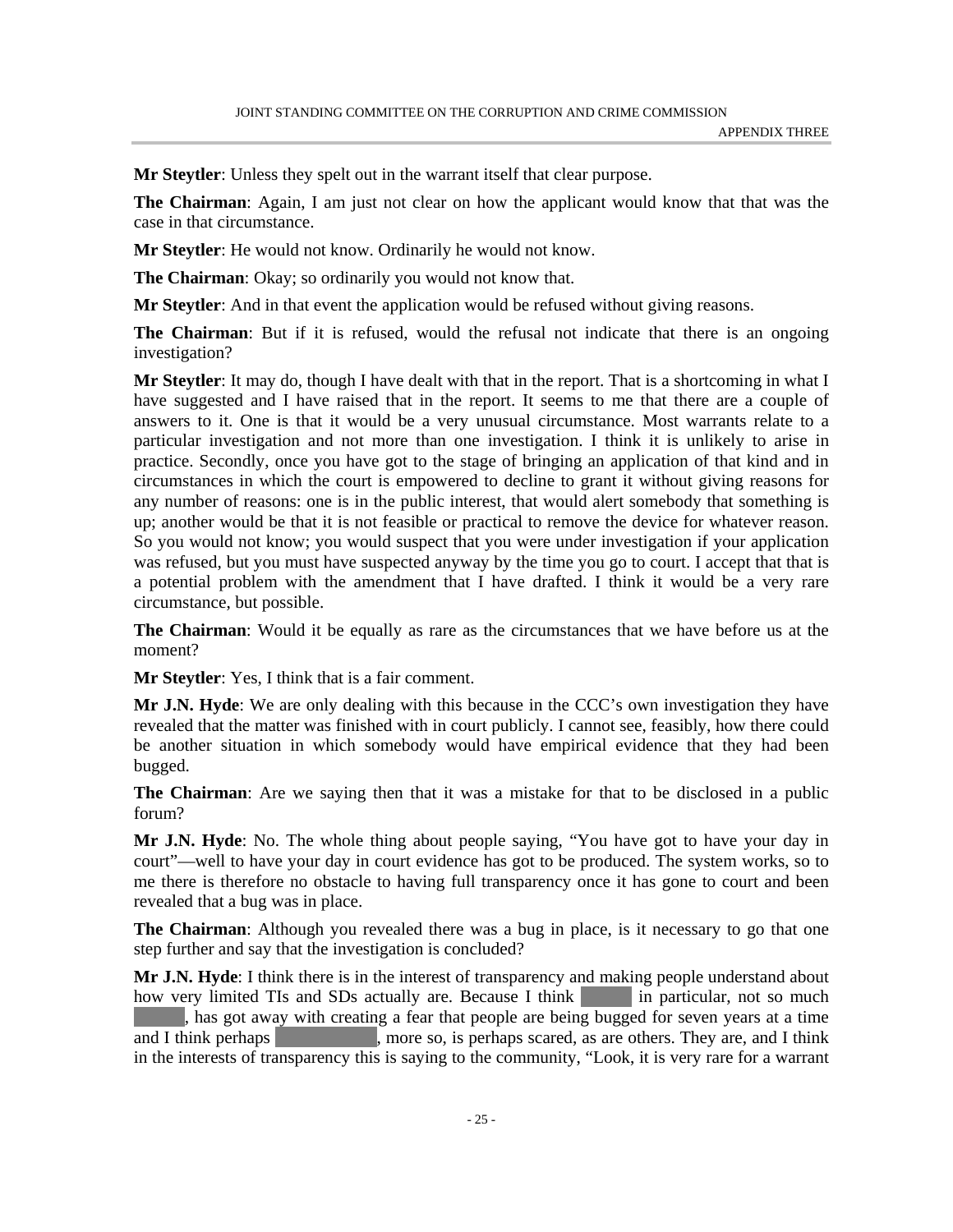to be extended once. If it is actually extended twice or three times you are only looking at a time period of eight months or nine months; it is not a matter of years."

**Mr Steytler**: The other thing, I think, that might be relevant here is that, as I have said, this kind of situation is only going to arise when there is evidence given of intercepted conversations or video surveillance is actually produced in court or in hearing some kind. That is unlikely to happen until the end of the investigation, until the investigation has been completed. So as I have said, while it is possible, I would not doubt that, it is rare. The other consideration is that one has to weigh the possibility that it might deepen an already held suspicion against the effects of someone knowing that there is a device in their home or thinking that there might be in circumstances in which the only investigation against them has been completed, and in which they are not under suspicion for anything and have not done anything. One need only imagine how intrusive it must feel to know that there might be surveillance device in your home—a camera, a listening device—and you can be told, "Well they cannot activate it without a warrant", but would you necessarily believe that? I am not sure you would. In this case, believe that and I suspect that they still do not. One cannot take individual instances as being definitive of anything, but most people who would know that there is a surveillance device in their home somewhere, even inactive, would feel uncomfortable about it, I think. We got a sense, even the other day, talking to  $\lambda$ , about how intrusive this kind of surveillance really is and what kind of an effect has on people. I think that is something that needs to be weighed and balanced as well. I understand that investigating agencies do not weigh that in a balance, but I think perhaps they should.

**Mr J.N. Hyde**: Can I add in one other scenario that perhaps has not been discussed? Taking the issue of **XXXX** or somebody who was doing something illegal out of a vehicle, we will say clearly there was a bug in his vehicle—or the New South Wales royal commission, with the coppers taking the cash in the car. The proceeds of crime, the \$200 000 Maserati or Rolls Royce, could be taken and flogged. If you are buying that from an auction or whatever, you would quite rightly want to say, "I am getting a vehicle, you can tell me that bug is no longer in there, surely." Under the current legislation the CCC would not be able to say, "Of course we have taken the bug out", but under this you would. I do not know if that is a little bit left of field, but to me that seems relevant.

**The Chairman**: As I understood it, the proposal here is that someone has to make application to the Supreme Court.

**Mr Steytler**: That is right.

**Mr J.N. Hyde**: Well the police could do that. If it is proceeds of crime and the difference is between getting 200 grand for a Maserati or having Rob Johnson squelch it and get nothing, I think a short trip to the Supreme Court might be worthwhile.

**Mr Steytler**: Of course the commission does not need to go to court. It does not need to compel the person to go to court; the commission could just tell them itself. There is nothing that prevents it from doing so. The only reason I put in the ability to go to court is because it has made quite plain to me that it will never tell unless it is compelled to.

**The Chairman** Yes, as I understand it, that is right. There is not a legislative hurdle for the commissioner in disclosing, it is more a matter of concern for policy, procedure, precedent and convention that prohibits it from occurring at the moment.